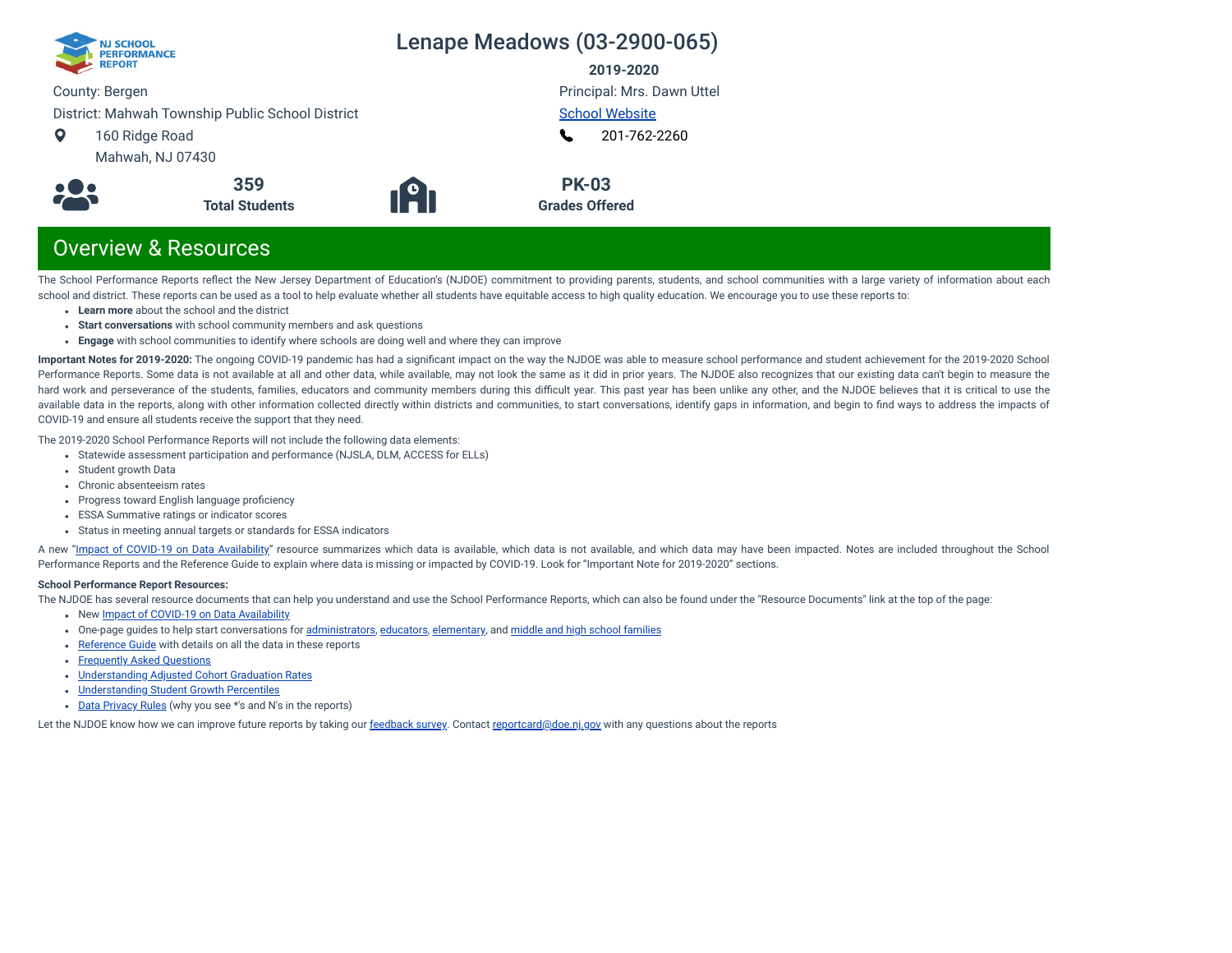

(03-2900-065) 2019-2020

#### **Report Key:**

**\*** Data is not displayed in order to protect student privacy **\*\*** Accountability calculations require 20 or more students

- **N** No Data is available to display
- **†** This indicates a table specific note,see note below table

# Overview & Resources

### **School Contact Information**

This table contains contact information including principal name, address, phone number, email address, and social media information, if provided.

| <b>Type</b>           | <b>Contact Information</b>             |
|-----------------------|----------------------------------------|
| County                | Bergen                                 |
| <b>District</b>       | Mahwah Township Public School District |
| <b>Principal Name</b> | Mrs. Dawn Uttel                        |
| Address               | 160 Ridge Road, Mahwah, NJ 07430       |
| <b>Phone Number</b>   | 201-762-2260                           |
| <b>Email Address</b>  | duttel@mahwah.k12.nj.us                |
| Website               | https://www.mahwah.k12.nj.us/Domain/11 |
| Twitter               | https://twitter.com/LMMahwah           |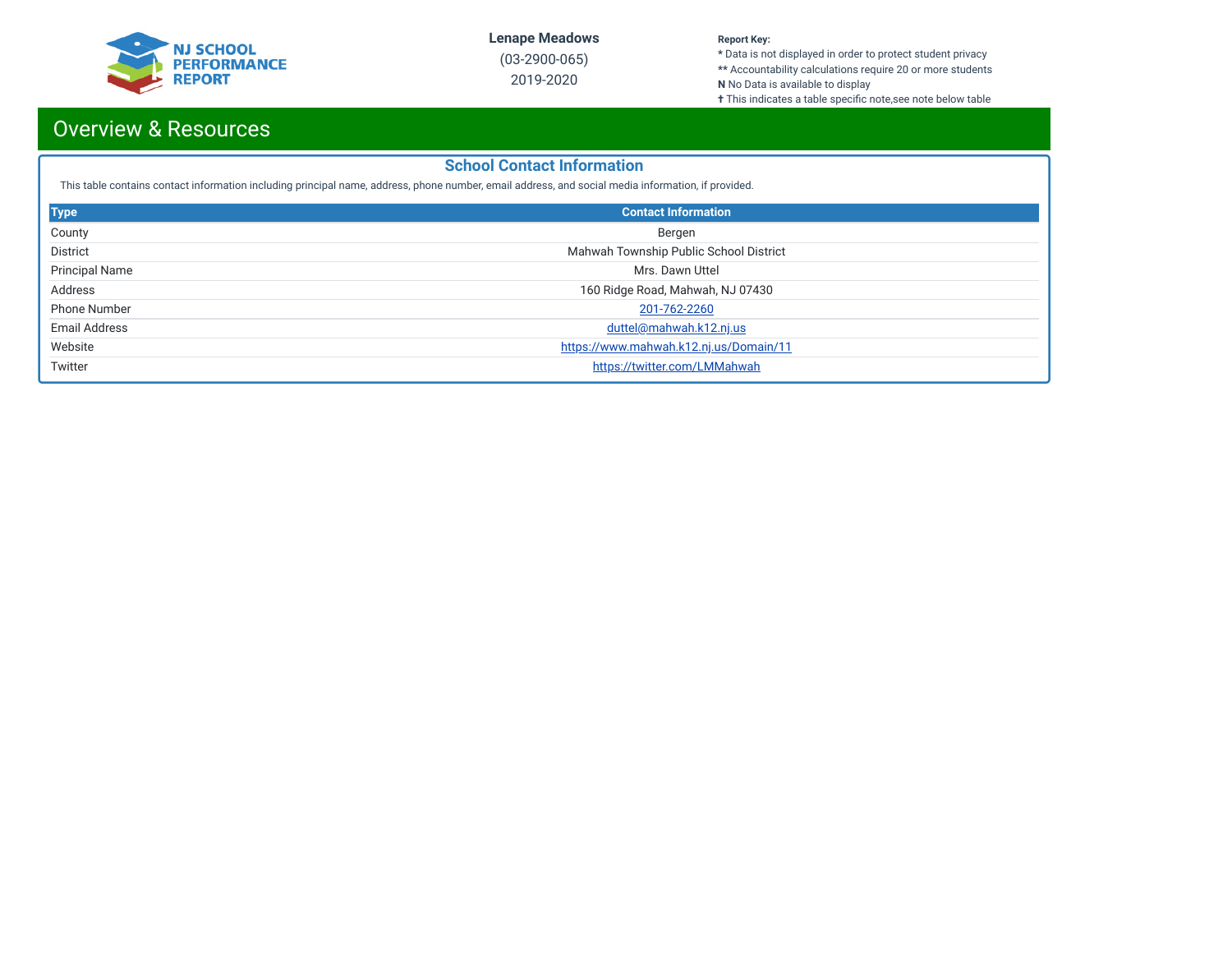

(03-2900-065) 2019-2020

#### **Report Key:**

**\*** Data is not displayed in order to protect student privacy **\*\*** Accountability calculations require 20 or more students

- **N** No Data is available to display
- **†** This indicates a table specific note,see note below table

# **Demographics**

Enrollment data reflects enrollment reported at the end of the school year and only includes students attending the school. Students that attend programs at other schools or outside of the district are not included in enrollment counts and percentages.

### **Enrollment Trends by Grade**

This table shows the number of students enrolled by grade for the past three school years. Any students enrolled outside of the grades offered will be included in the total enrollment.

| <b>Grade</b>   | $2017 - 18$ | 2018-19 | 2019-20 |
|----------------|-------------|---------|---------|
| <b>PK</b>      | 52          | 44      | 42      |
| KG             | 82          | 73      | 66      |
| 1              | 101         | 81      | 66      |
| $\overline{2}$ | 89          | 105     | 85      |
| 3              | 107         | 81      | 100     |
| Total          | 431         | 384     | 359     |

### **Enrollment Trends by Student Group**

This table shows the percentage of students by student group for the past three school years. Note that 2019-20 is the first year that data was collected for non-binary/undesignated gender and, as a result, the 2019-20 data may not be a true representation of the student population. Additionally, to protect student privacy, gender percentages for 2019-20 are rounded to the nearest 0.5.

| <b>Student Group</b>                       | 2017-18 | 2018-19 | 2019-20 |
|--------------------------------------------|---------|---------|---------|
| Female                                     | 51.3%   | 49.5%   | 47.0%   |
| Male                                       | 48.7%   | 50.5%   | 53.0%   |
| Non-Binary/Undesignated Gender             |         |         | 1%      |
| <b>Economically Disadvantaged Students</b> | 14.4%   | 15.9%   | 15.9%   |
| <b>Students with Disabilities</b>          | 16.9%   | 19.5%   | 17.8%   |
| <b>English Learners</b>                    | 9.7%    | 8.3%    | 5.3%    |
| <b>Homeless Students</b>                   | 0.0%    | 0.0%    | 0.0%    |
| Students in Foster Care                    | 0.0%    | 0.0%    | 0.0%    |
| Military-Connected Students                | 0.9%    | 1.3%    | 0.8%    |
| <b>Migrant Students</b>                    | 0.0%    | 0.0%    | 0.0%    |

### **Enrollment by Racial and Ethnic Group**

This table shows the percentage of students by racial and ethnic group for the past three school years.

| <b>Racial And Ethnic Group</b>      | 2017-18 | 2018-19 | 2019-20 |
|-------------------------------------|---------|---------|---------|
| White                               | 55.5%   | 53.9%   | 51.8%   |
| Hispanic                            | 14.2%   | 14.6%   | 17.0%   |
| <b>Black or African American</b>    | 2.8%    | 3.9%    | 3.1%    |
| Asian                               | 19.0%   | 19.5%   | 18.7%   |
| Native Hawaiian or Pacific Islander | 0.2%    | 0.3%    | 0.3%    |
| American Indian or Alaska Native    | 1.9%    | 1.6%    | 0.6%    |
| Two Or More Races                   | 6.5%    | 6.3%    | 8.6%    |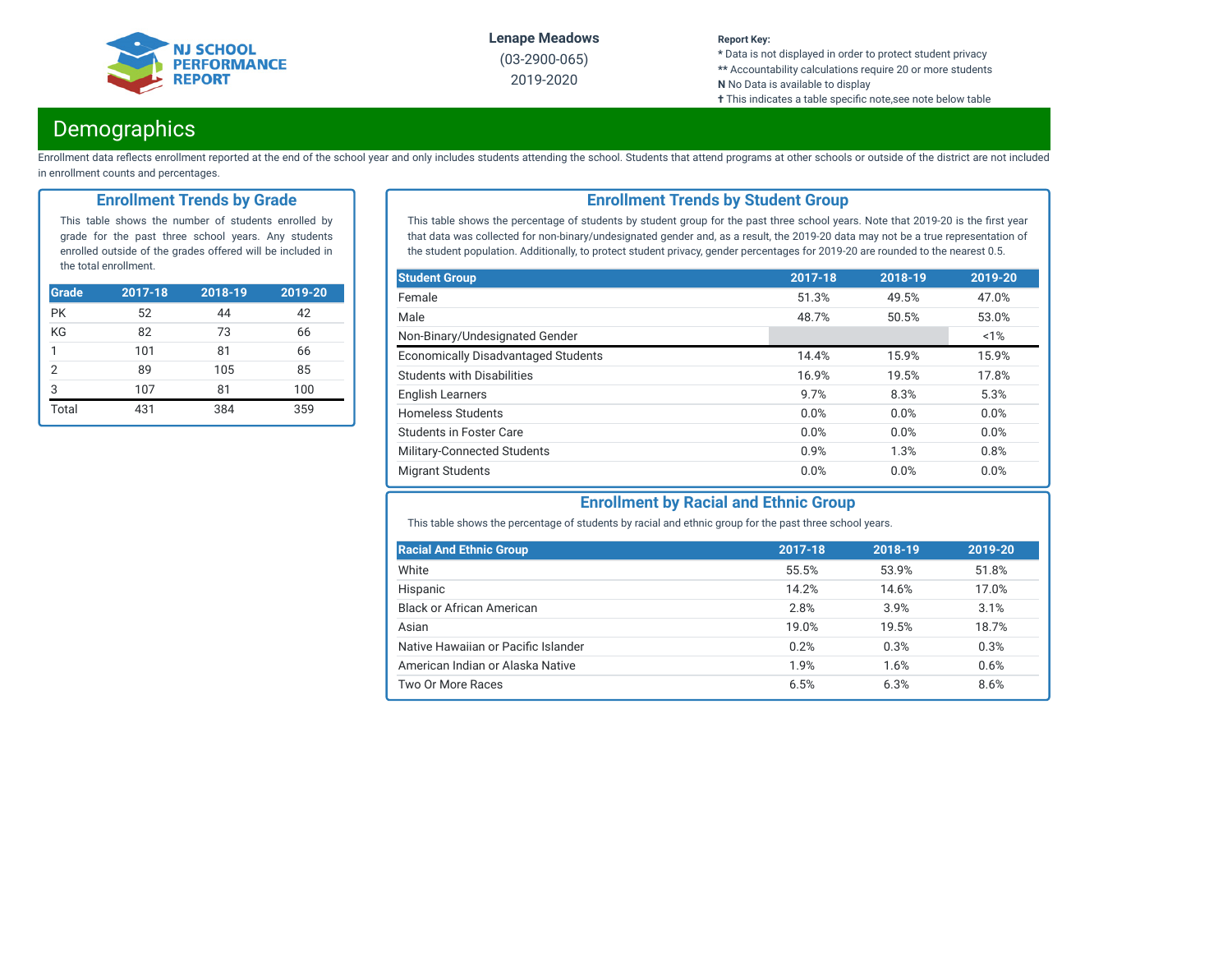

(03-2900-065) 2019-2020

#### **Report Key:**

**\*** Data is not displayed in order to protect student privacy **\*\*** Accountability calculations require 20 or more students

**N** No Data is available to display

**†** This indicates a table specific note,see note below table

# Demographics

Enrollment data reflects enrollment reported at the end of the school year and only includes students attending the school. Students that attend programs at other schools or outside of the district are not included in enrollment counts and percentages.

| <b>Enrollment Trends by Full/Half Day PK and KG</b><br>This table shows number of students in full day and half day Pre-Kindergarten (PK) and Kindergarten (KG) for the past three school years. |         |         |         |  |  |  |
|--------------------------------------------------------------------------------------------------------------------------------------------------------------------------------------------------|---------|---------|---------|--|--|--|
| <b>Grade</b>                                                                                                                                                                                     | 2017-18 | 2018-19 | 2019-20 |  |  |  |
| PK - Half Day                                                                                                                                                                                    | 52      | 44      | 42      |  |  |  |
| PK - Full Day                                                                                                                                                                                    |         |         |         |  |  |  |
| KG - Half Day                                                                                                                                                                                    |         |         |         |  |  |  |
| KG - Full Day<br>82<br>66<br>73                                                                                                                                                                  |         |         |         |  |  |  |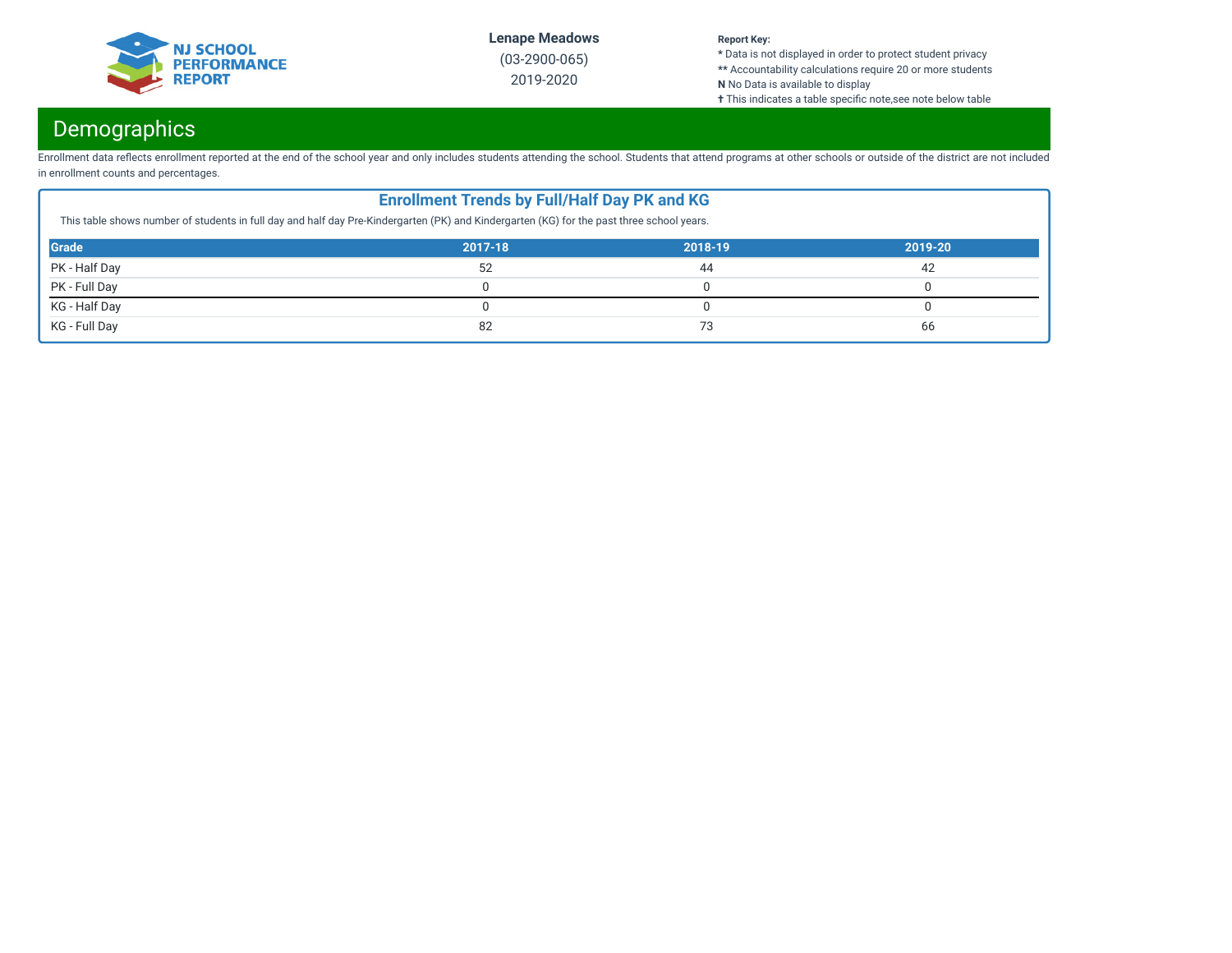

(03-2900-065) 2019-2020

#### **Report Key:**

**\*** Data is not displayed in order to protect student privacy **\*\*** Accountability calculations require 20 or more students **N** No Data is available to display

**†** This indicates a table specific note,see note below table

# Demographics

Enrollment data reflects enrollment reported at the end of the school year and only includes students attending the school. Students that attend programs at other schools or outside of the district are not included in enrollment counts and percentages.

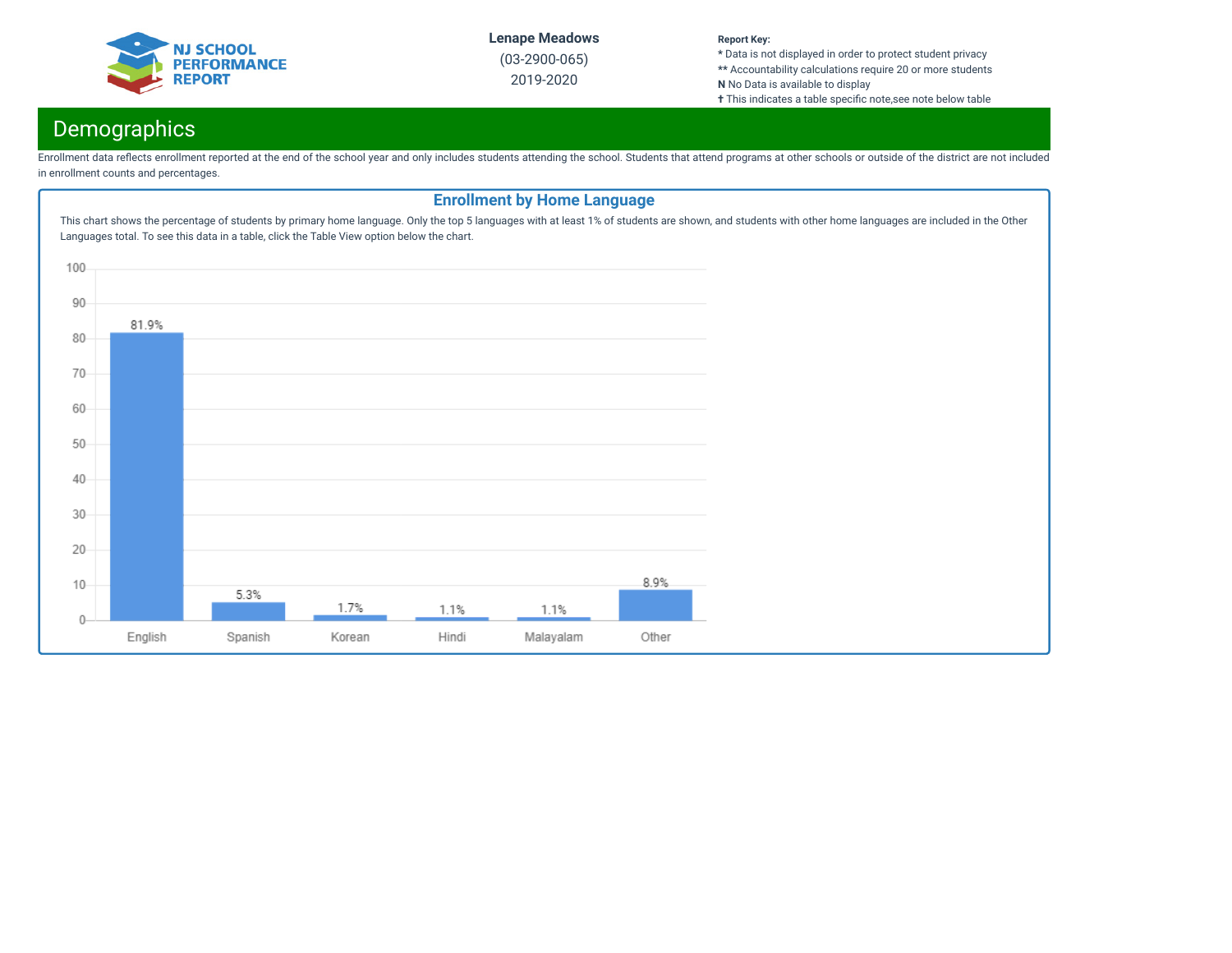

#### **Report Key:**

**\*** Data is not displayed in order to protect student privacy **\*\*** Accountability calculations require 20 or more students **N** No Data is available to display

**†** This indicates a table specific note,see note below table

# Academic Achievement

Important note for 2019-20: Due to the cancellation of statewide assessments and a federal waiver as a result of the COVID-19 pandemic, statewide assessment results for the New Jersey Student Learning Assessments (NJSLA), Dynamic Learning Maps (DLM), and ACCESS for ELLs assessments and related accountability measures are not available and will not be reported for the 2019-20 school year. Tables showing 2019-20 statewide assessment results and related accountability measures will not be included in this report.

### **English Language Arts and Mathematics Performance Trends**

These graphs show trends in the Proficiency Rate for Federal Accountability over the last three years. The data includes the results of students taking both the statewide assessment (NJSLA for 2018-19 and PARCC for 2017-18) and the DLM alternate assessment. The Proficiency Rate for Federal Accountability measures the percentage of students that met or exceeded expectations on the assessments (NJSLA/PARCC or DLM) with an adjustment made if the participation rate is below 95% to ensure reporting on at least 95% of students. NJSLA/PARCC results include only students in grades 3 through 10. Students that were enrolled for less than half a school year are excluded from performance results. The table below provides participation rates, proficiency rates, annual targets and status in meeting the targets, and statewide proficiency rates.

**Important note for 2019-20:** Due to the cancellation of statewide assessments and a federal waiver as a result of the COVID-19 pandemic, statewide assessment results are not available.





| <b>Performance Measure</b>                            | 2017-18 ELA       | 2018-19 ELA | 2019-20 ELA | 2017-18 Math      | 2018-19 Math      | 2019-20 Math |
|-------------------------------------------------------|-------------------|-------------|-------------|-------------------|-------------------|--------------|
| <b>Participation Rate</b>                             | 95.4%             | 95.5%       |             | 95.5%             | 95.6%             |              |
| Proficiency Rate for Federal Accountability           | 76.7%             | 71.8%       |             | 72.3%             | 72.9%             |              |
| <b>Annual Target</b>                                  | 67.4%             | 68.1%       |             | 64.6%             | 65.5%             |              |
| Met Annual Target?                                    | <b>Met Target</b> | Met Target  |             | <b>Met Target</b> | <b>Met Target</b> |              |
| Statewide Proficiency Rate for Federal Accountability | 56.7%             | 57.9%       |             | 45.0%             | 44.5%             |              |
| † Target was met within a confidence interval.        |                   |             |             |                   |                   |              |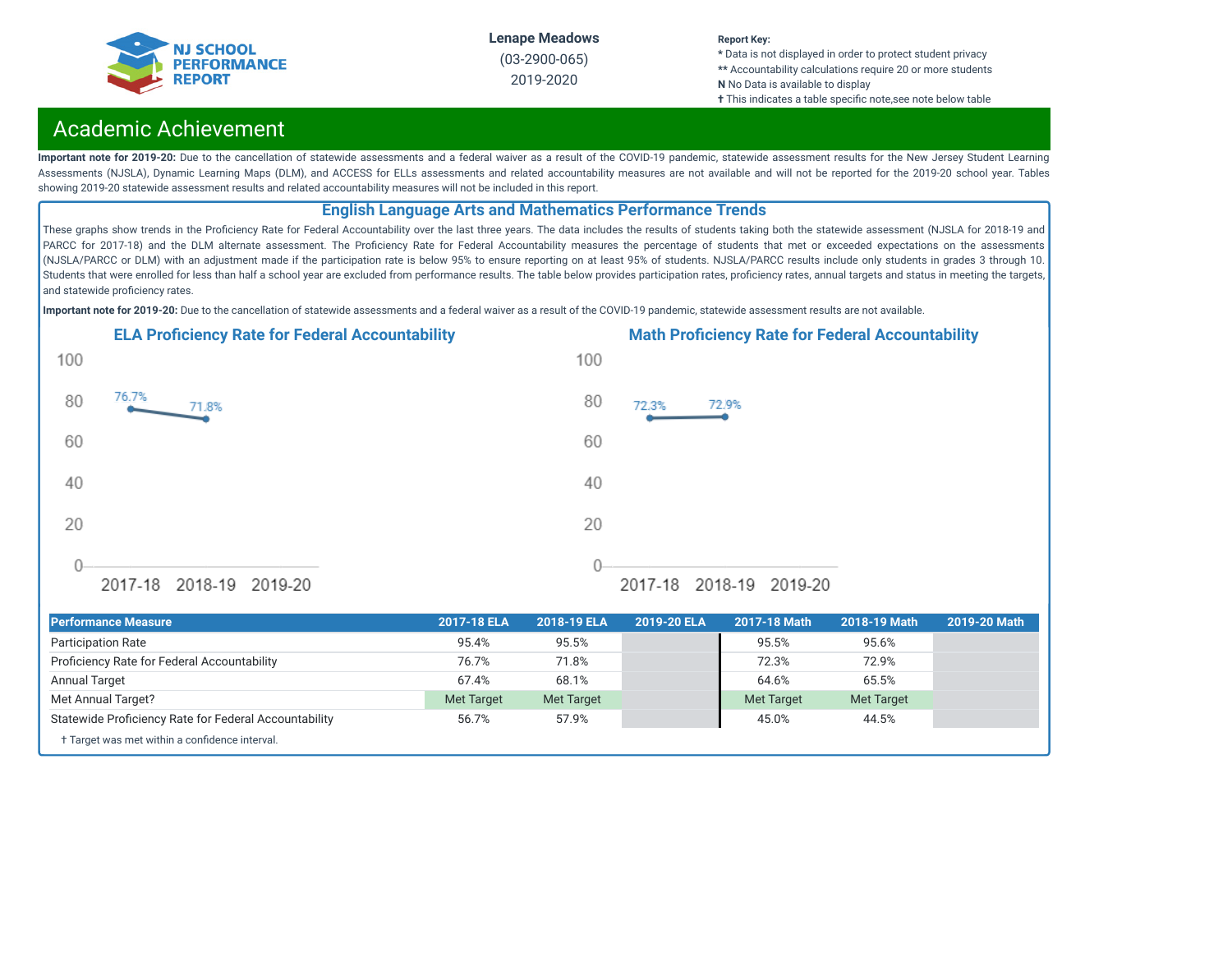

#### **Report Key:**

**\*** Data is not displayed in order to protect student privacy **\*\*** Accountability calculations require 20 or more students **N** No Data is available to display

**†** This indicates a table specific note, see note below table

# Academic Achievement

Important note for 2019-20: Due to the cancellation of statewide assessments and a federal waiver as a result of the COVID-19 pandemic, statewide assessment results for the New Jersey Student Learning Assessments (NJSLA), Dynamic Learning Maps (DLM), and ACCESS for ELLs assessments and related accountability measures are not available and will not be reported for the 2019-20 school year. Tables showing 2019-20 statewide assessment results and related accountability measures will not be included in this report.

### **English Language Arts Assessment - Performance Trends**

This graph shows the percentage of students who met or exceeded expectations on each grade level exam on the statewide assessment for English Language Arts (ELA) for the past three years. 2018-19 data is from the New Jersey Student Learning Assessment (NJSLA) and 2017-18 data is from the PARCC assessment.

**Important note for 2019-20:** Due to the cancellation of statewide assessments and a federal waiver as a result of the COVID-19 pandemic, statewide assessment results are not available.



### **Percentage of Students Meeting/Exceeding Expectations**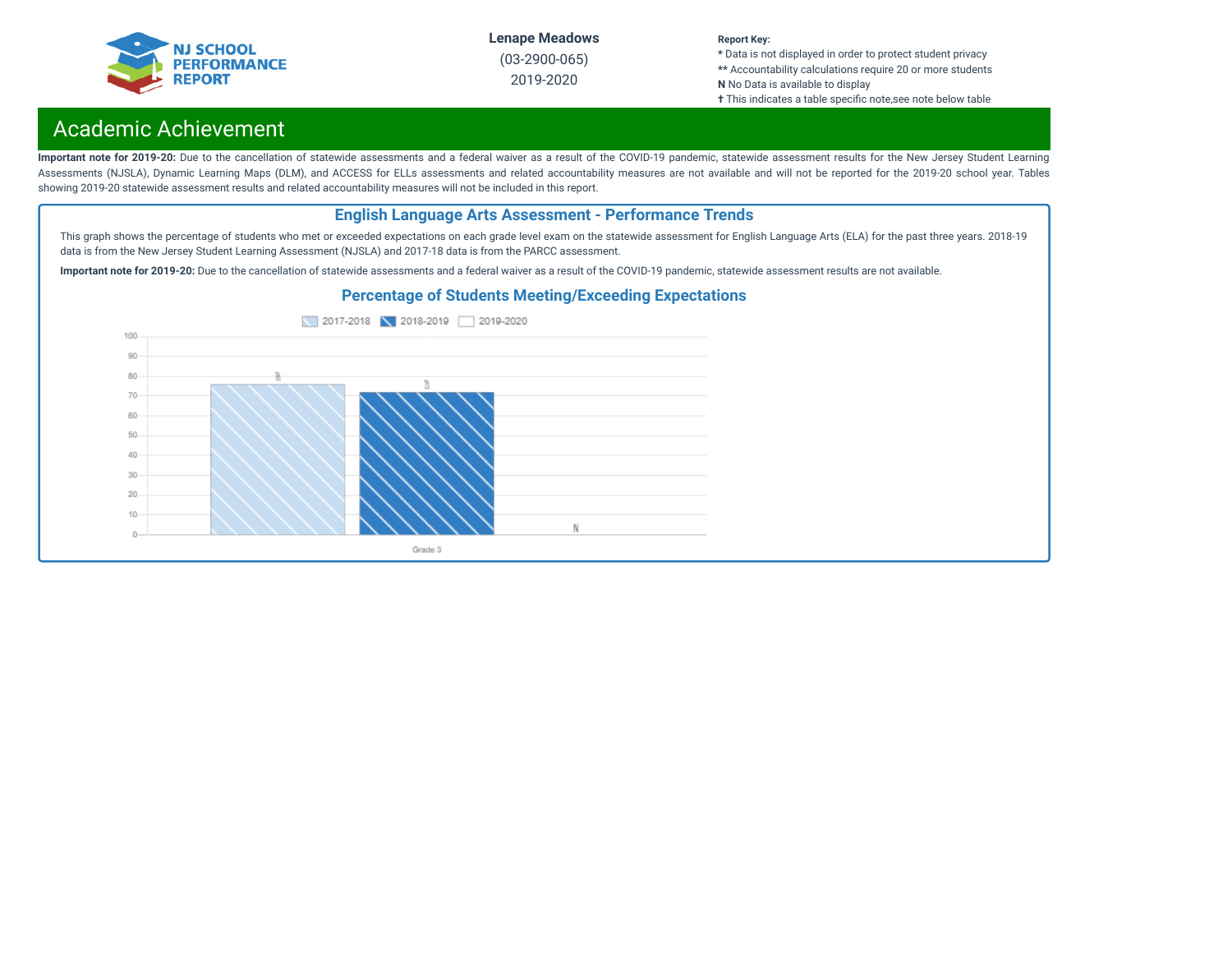

**Report Key:**

**\*** Data is not displayed in order to protect student privacy **\*\*** Accountability calculations require 20 or more students **N** No Data is available to display

**†** This indicates a table specific note,see note below table

# Academic Achievement

Important note for 2019-20: Due to the cancellation of statewide assessments and a federal waiver as a result of the COVID-19 pandemic, statewide assessment results for the New Jersey Student Learning Assessments (NJSLA), Dynamic Learning Maps (DLM), and ACCESS for ELLs assessments and related accountability measures are not available and will not be reported for the 2019-20 school year. Tables showing 2019-20 statewide assessment results and related accountability measures will not be included in this report.

### **Mathematics Assessment – Performance Trends**

This graph shows the percentage of students who met or exceeded expectations on each grade level or end-of-course exam on the statewide assessment for Mathematics for the past three years. 2018-19 data is from the New Jersey Student Learning Assessment (NJSLA) and 2017-18 data is from the PARCC assessment.

Note: 2018-19 results for Algebra I, Geometry, and Algebra II do not include students in grade 11, but 2017-18 results do include students in grade 11. Therefore, trend data for these assessments may not be comparable.

**Important note for 2019-20:** Due to the cancellation of statewide assessments and a federal waiver as a result of the COVID-19 pandemic, statewide assessment results are not available.

### **Percentage of Students Meeting/Exceeding Expectations**

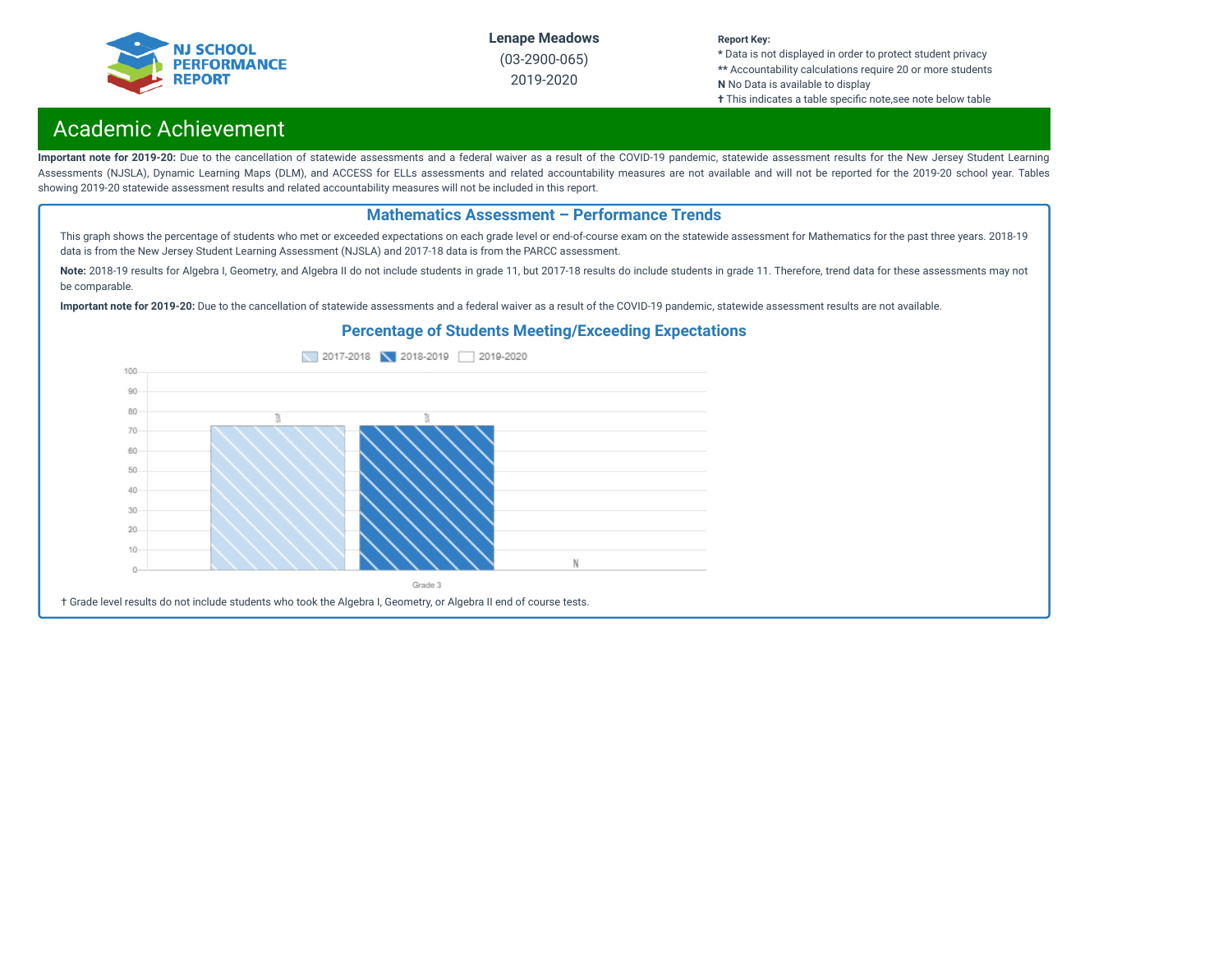

(03-2900-065) 2019-2020

#### **Report Key:**

**\*** Data is not displayed in order to protect student privacy **\*\*** Accountability calculations require 20 or more students **N** No Data is available to display **†** This indicates a table specific note, see note below table

# Academic Achievement

### **DLM Alternate Assessment - Participation**

This table shows the number of students taking the Dynamic Learning Maps (DLM) alternate assessment, which tests academic progress in English Language Arts (ELA) and Mathematics for students with different types of significant cognitive disabilities.

**Important note for 2019-20:** Due to the cancellation of statewide assessments and a federal waiver as a result of the COVID-19 pandemic, DLM participation is not available for 2019-20.

### **English Language Progress to Proficiency**

This table shows the percentage of English Learners who demonstrated the expected amount of growth on the ACCESS for ELLs 2.0 Assessment for English Language proficiency. A student's expected growth is based on the student's initial year proficiency level and student growth expectations are increased by equal intervals each year so that the student meets the proficiency cut score of 4.5 within five years. The table shows the annual target for the percentage of students making expected growth and whether that target was met.

**Important note for 2019-20:** Due to the cancellation of statewide assessments and a federal waiver as a result of the COVID-19 pandemic, English Language Progress to Proficiency is not available for 2019-20.

### **English Language Proficiency Test -Participation and Performance**

This table shows, by years in district, the number of English learner students taking the ACCESS for ELLs 2.0 Assessment for English language proficiency and the percentage of students tested that received an overall score of 4.5 or above. Students must receive a score of 4.5 or higher to be considered for proficient status.

**Important note for 2019-20:** Due to the cancellation of statewide assessments and a federal waiver as a result of the COVID-19 pandemic, ACCESS for ELLs 2.0 assessment participation and performance are not available for 2019- 20.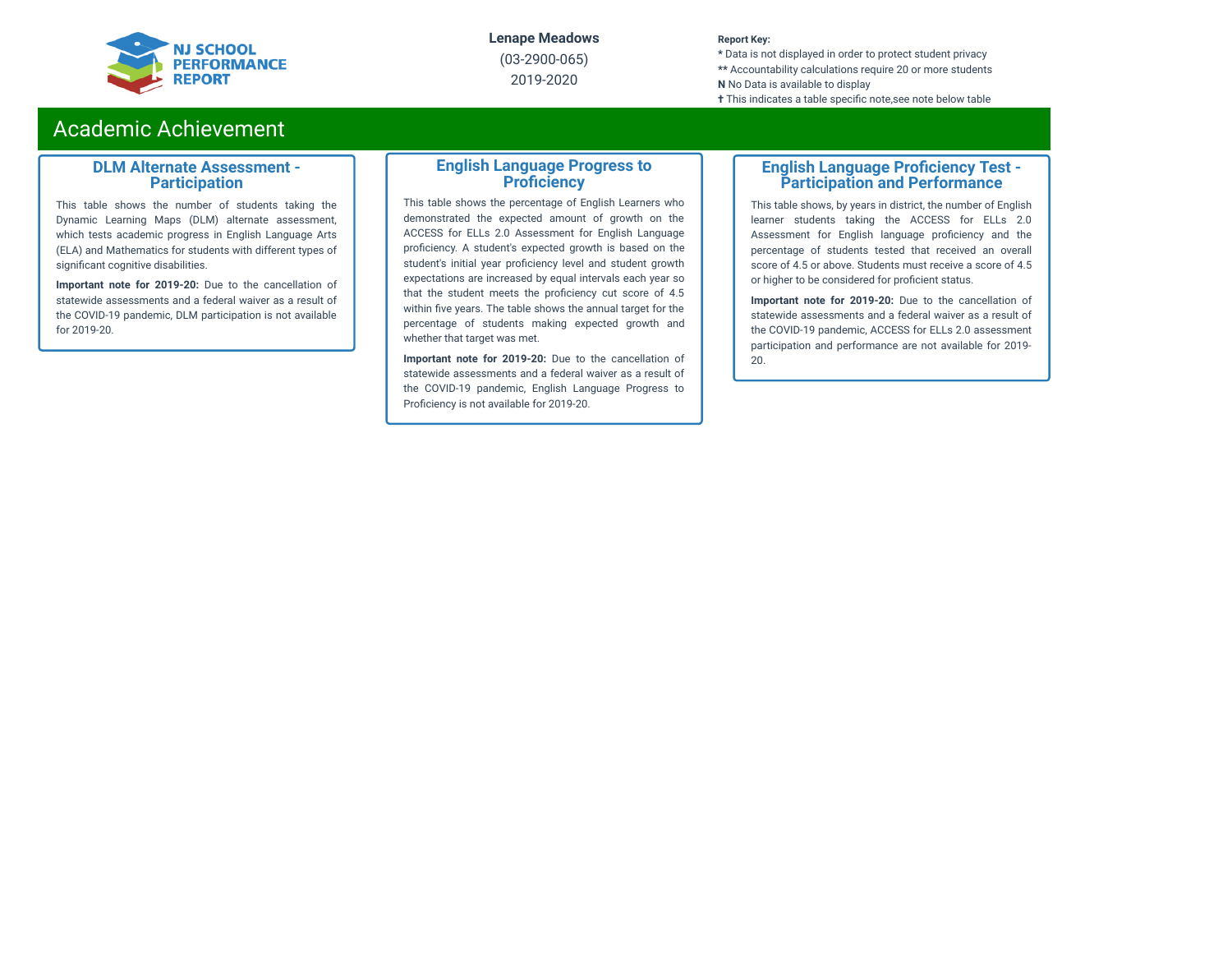

#### **Report Key:**

**\*** Data is not displayed in order to protect student privacy **\*\*** Accountability calculations require 20 or more students **N** No Data is available to display

**†** This indicates a table specific note, see note below table

# Academic Achievement

The New Jersey Student Learning Assessment for Science (NJSLA-S) measures student proficiency with the New Jersey Student Learning Standards for Science. All students in grades 5, 8, and 11 will take the [NJSLA-Science](https://www.nj.gov/education/assessment/sla/science/) assessment. Students receive a score of Level 1, 2, 3, or 4 where levels 3 and 4 represent proficiency. Visit the NJSLA-Science website for more information about NJSLA-S. These results do not include students that took the Dynamic Learning Maps (DLM) Science [assessment](https://www.nj.gov/education/schools/achievement/), visit the assessment reports page for DLM results.

Important note for 2019-20: Due to the cancellation of statewide assessments and a federal waiver as a result of the COVID-19 pandemic, statewide assessment results are not available for 2019-20. Tables showing 2019-20 NJSLA Science assessment results will not be included in this report.

### **NJSLA Science Assessment: Summary**

This table shows how students performed on the NJSLA Science assessment. Students scoring at Level 3 or 4 are considered proficient.

**Important note for 2019-20:** Due to the cancellation of statewide assessments and a federal waiver as a result of the COVID-19 pandemic, statewide assessment results for NJSLA Science are not available for 2019-20.

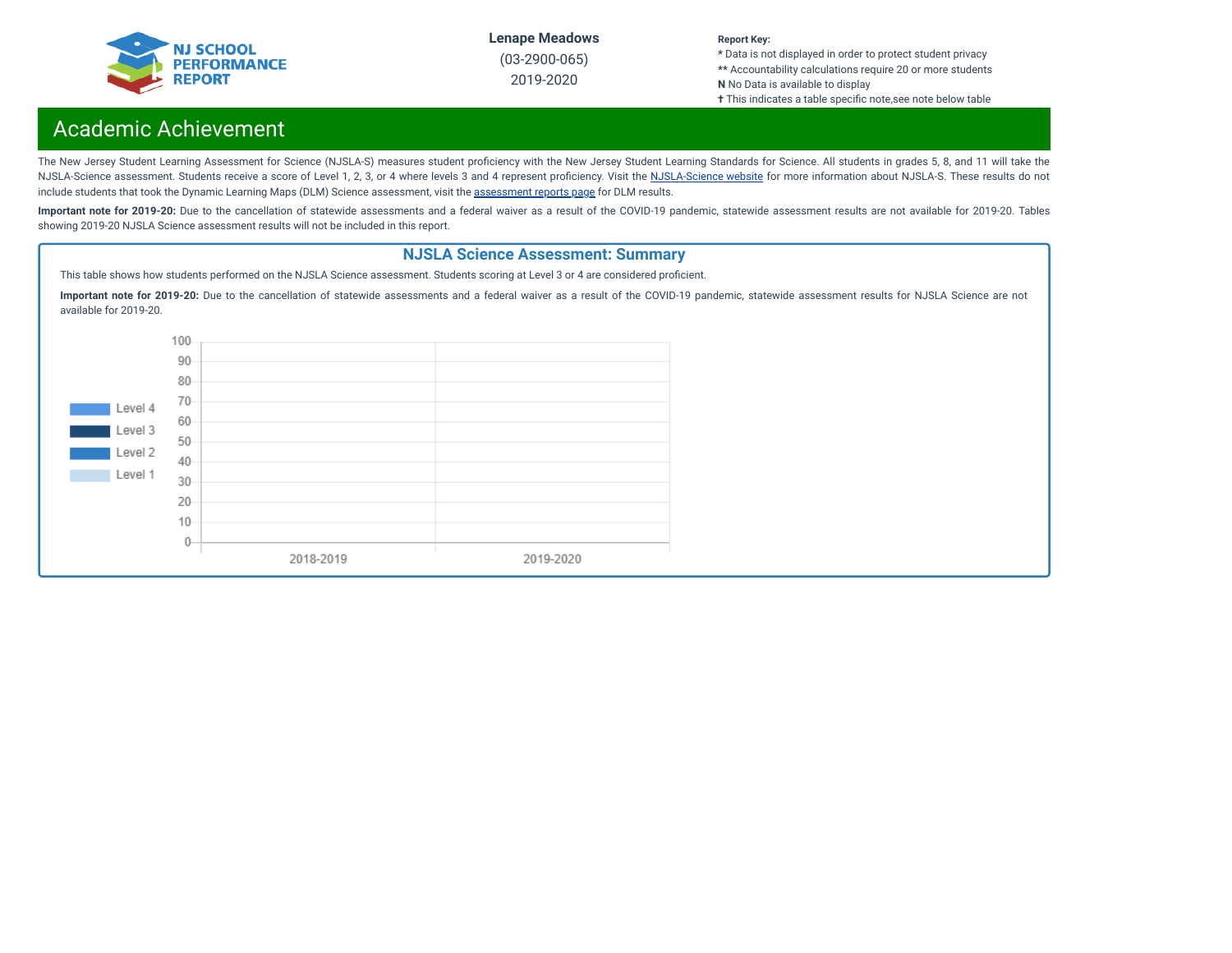

2019-2020

#### **Report Key:**

**\*** Data is not displayed in order to protect student privacy **\*\*** Accountability calculations require 20 or more students **N** No Data is available to display **†** This indicates a table specific note,see note below table

# Climate and Environment

Student absences provide important information about a school's culture and climate. Research shows that absences impact a student's ability to succeed in school. The New Jersey Department of Education used input from New Jersey communities to select chronic absenteeism as its measure of school quality and student success for the ESSA accountability plan. **Chronic absenteeism** is dened as being absent for 10% or more of the days enrolled during the school year. A student who is not present for any reason, whether excused, unexcused, or for disciplinary action, is considered absent unless permitted by state statute or regulations. Students with fewer than 45 days in membership are excluded from attendance calculations.

Important Note for 2019-20: Due the COVID-19 pandemic, NJDOE received a federal waiver which removed the requirement to report on chronic absenteeism and related accountability measures for the 2019-20 school year. As a result, NJDOE will not report on chronic absenteeism and other attendance data for 2019-20. Tables showing 2019-20 attendance data will be hidden in this report.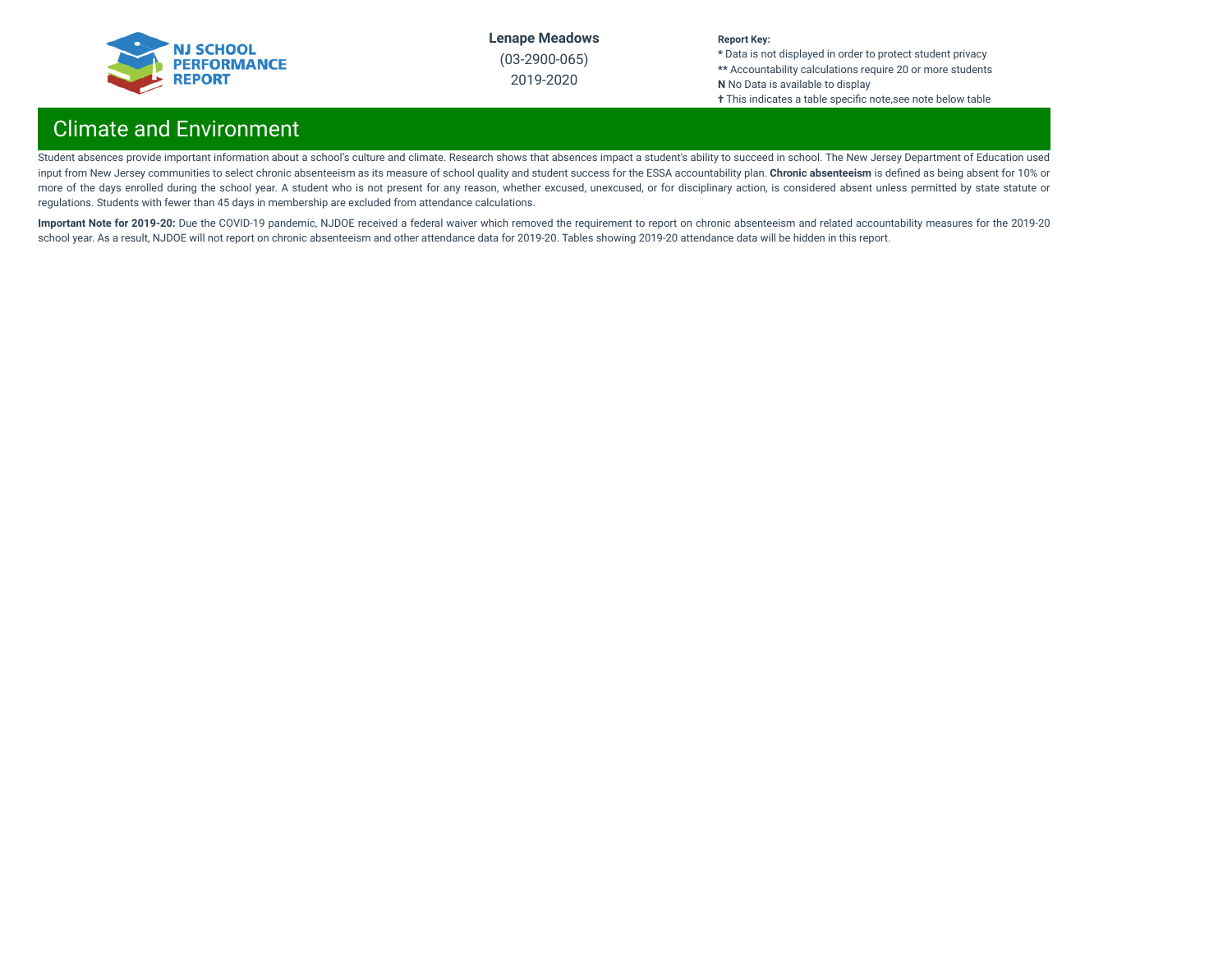

#### **Report Key:**

**\*** Data is not displayed in order to protect student privacy **\*\*** Accountability calculations require 20 or more students **N** No Data is available to display **†** This indicates a table specific note, see note below table

# Climate and Environment

The New Jersey Department of Education migrated to a new reporting system, the Student Safety Data System (SSDS), starting in 2017-18, which includes improved definitions, new reporting fields, and updated guidance for reporting incidents. Comparing current data to data from 2016-17 and earlier could lead to inaccurate conclusions in many reporting categories. In addition to the 2018-19 data below, NJDOE is required, under ESSA, to report on the most recent, publicly-available Civil Rights Data Collection (CRDC) data, which can be found on the NJDOE School [Performance](https://www.nj.gov/education/schoolperformance/climate/) webpage.Please note that prior to school year 2017-2018, the CRDC and the State collection system, EVVRS, did not collect the same data elements. In an effort to better align the State system with the CRDC, the new Student Safety Data System (SSDS) collects all the required CRDC data elements. NJDOE is in the process of developing a reporting function for the SSDS which will allow LEAs to use the same data for both submissions.

Important note for 2019-20: Due to school closures as a result of [Executive](https://nj.gov/infobank/eo/056murphy/pdf/EO-107.pdf) Order 107, discipline data for the 2019-20 school year may not be comparable to prior or future school years and NJDOE recommends caution in making comparisons.

### **Violence, Vandalism, HIB, and Substance Offenses**

This table shows the number of incidents reported by type. A single incident may be counted under multiple incident types. The total unique incidents row provides an unduplicated count of incidents. The last row shows the rate of incidents for every 100 students enrolled.

| <b>Incident Type</b>                     | <b>Number of Incidents</b> |
|------------------------------------------|----------------------------|
| Violence                                 | O                          |
| Weapons                                  | 0                          |
| Vandalism                                | O                          |
| Substances                               | O                          |
| Harassment, Intimidation, Bullying (HIB) |                            |
| <b>Total Unique Incidents</b>            |                            |
| Incidents Per 100 Students Enrolled      | 0.28                       |

### **Police Notifications**

This table shows, by incident type, the number of cases where an incident led to police notification.

| <b>Incident Type</b>                     | <b>Incidents Reported to Police</b> |
|------------------------------------------|-------------------------------------|
| Violence                                 | 0                                   |
| Weapons                                  | 0                                   |
| Vandalism                                | 0                                   |
| Substances                               | 0                                   |
| Harassment, Intimidation, Bullying (HIB) | 0                                   |
| Other Incidents Leading to Removal       | Ω                                   |
|                                          |                                     |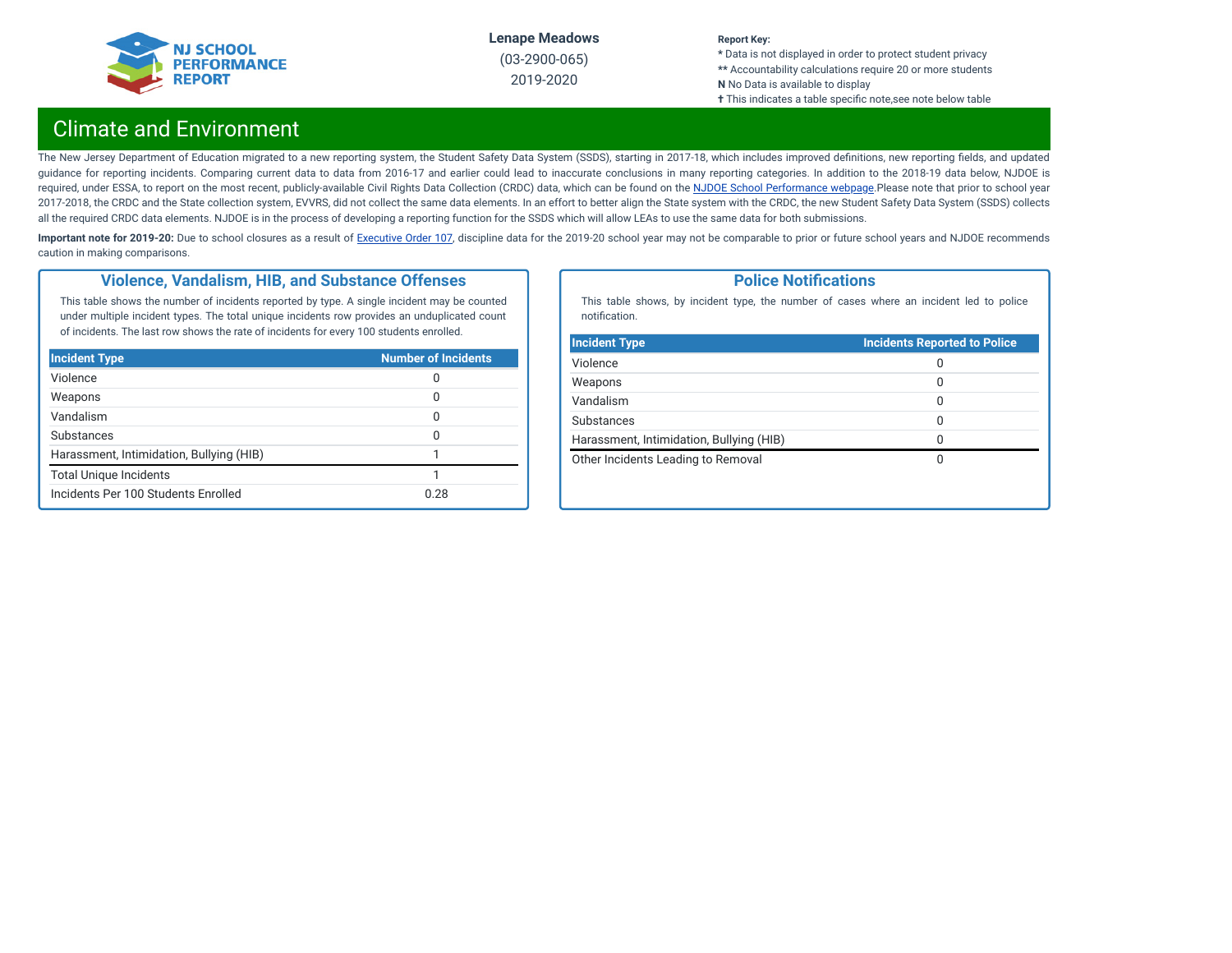

#### **Report Key:**

**\*** Data is not displayed in order to protect student privacy **\*\*** Accountability calculations require 20 or more students **N** No Data is available to display **†** This indicates a table specific note,see note below table

# Climate and Environment

The New Jersey Department of Education migrated to a new reporting system, the Student Safety Data System (SSDS), starting in 2017-18, which includes improved definitions, new reporting fields, and updated guidance for reporting incidents. Comparing current data to data from 2016-17 and earlier could lead to inaccurate conclusions in many reporting categories. In addition to the 2018-19 data below, NJDOE is required, under ESSA, to report on the most recent, publicly-available Civil Rights Data Collection (CRDC) data, which can be found on the NJDOE School [Performance](https://www.nj.gov/education/schoolperformance/climate/) webpage.Please note that prior to school year 2017-2018, the CRDC and the State collection system, EVVRS, did not collect the same data elements. In an effort to better align the State system with the CRDC, the new Student Safety Data System (SSDS) collects all the required CRDC data elements. NJDOE is in the process of developing a reporting function for the SSDS which will allow LEAs to use the same data for both submissions.

Important note for 2019-20: Due to school closures as a result of [Executive](https://nj.gov/infobank/eo/056murphy/pdf/EO-107.pdf) Order 107, discipline data for the 2019-20 school year may not be comparable to prior or future school years and NJDOE recommends caution in making comparisons.

### **Harassment, Intimidation, and Bullying (HIB) Investigations**

This table shows, by the nature of the incident, the number of alleged and confirmed Harassment, Intimidation, and Bulling (HIB) investigations. The nature of an incident is based on the protected categories listed below, and the nature of a single HIB investigation may include multiple categories. All confirmed incidents must have an identified nature.

| HIB Nature (Protected Category) HIB Alleged HIB Confirmed Total HIB Investigations |  |  |
|------------------------------------------------------------------------------------|--|--|
| Race                                                                               |  |  |
| Religion                                                                           |  |  |
| Ancestry                                                                           |  |  |
| Gender                                                                             |  |  |
| Sexual Orientation                                                                 |  |  |
| Disability                                                                         |  |  |
| Other                                                                              |  |  |
| No Identified Nature                                                               |  |  |

### **Student Disciplinary Removals**

The first table shows, by removal type, the number and percentage of students who received disciplinary removals during the school year. Removal types include students receiving one or more in-school suspensions, one or more out-of-school suspensions, one or more suspension of any type, removal to another school or other educational program, expulsion with no further educational services, or arrest. The second table shows the total number of days missed due to out-of-school suspension for all students during the school year.

| <b>Removal Type</b>                   | <b>Number of</b><br><b>Students</b> | <b>Percent of</b><br><b>Students</b> |
|---------------------------------------|-------------------------------------|--------------------------------------|
| In-School Suspensions                 | $\Omega$                            | 0.0%                                 |
| Out-of-School<br>Suspensions          | U                                   | 0.0%                                 |
| Any Suspension                        | U                                   | 0.0%                                 |
| Removal to other<br>education program | U                                   | 0.0%                                 |
| Expulsion                             | 0                                   | 0.0%                                 |
| Arrest                                | O                                   | 0.0%                                 |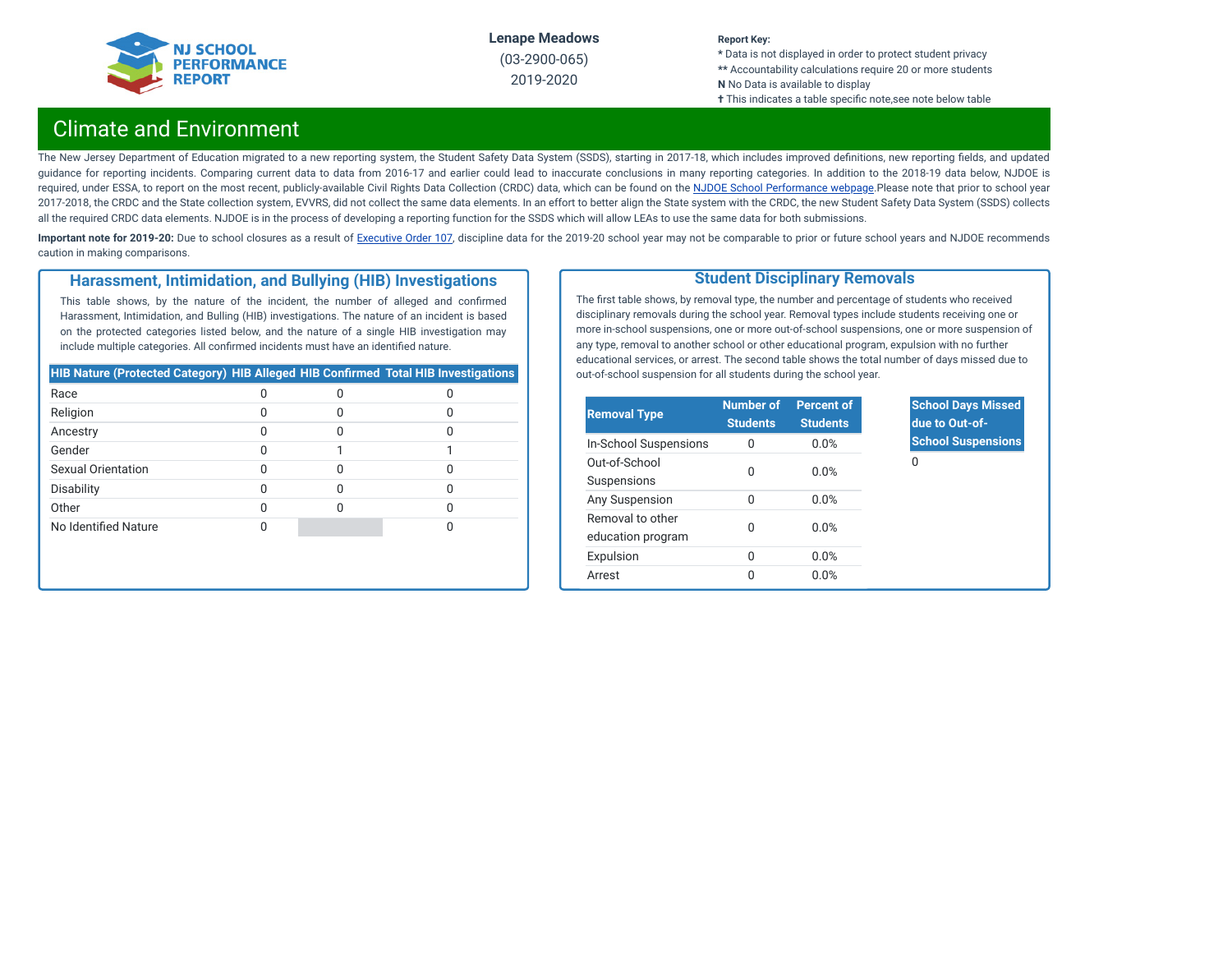

(03-2900-065) 2019-2020

#### **Report Key:**

**\*** Data is not displayed in order to protect student privacy **\*\*** Accountability calculations require 20 or more students **N** No Data is available to display

**†** This indicates a table specific note, see note below table

# Climate and Environment

### **School Day**

This table shows the start and end times and length of school day for a typical student at this school. Instructional time is the amount of time that a typical student was engaged in instructional activities under the supervision of a certified teacher. Full time students attend this school for more than half of the school day and shared-time students attend the school for half of the school day or less.

**Important note for 2019-20:** The start and end times in this table may reflect standard hours for in-person instruction. These hours may have been adjusted due to remote or hybrid instruction schedules.

| <b>Category</b>                  | <b>School</b>   |
|----------------------------------|-----------------|
| <b>Typical Start Time</b>        | $8:50$ AM       |
| <b>Typical End Time</b>          | 3:20 PM         |
| Length of School Day             | 6 Hrs. 30 Mins. |
| Full Time - Instructional Time   | 5 Hrs. 30 Mins. |
| Shared Time - Instructional Time | N               |

### **Device Ratios**

This table typically includes information collected from the NJTRAx database. The NJDOE established the NJTRAx Digital Learning Readiness database to gauge the technology readiness of New Jersey schools and districts for online testing as well as to provide a tool to assist schools in determining readiness for digital learning. For more information about NJTRAx, visit the New Jersey Digital Learning and [Assessment](https://njdigitallearning.org/njtrax/) Portal.

**Important Note for 2019-2020:** [Executive](https://nj.gov/infobank/eo/056murphy/pdf/EO-107.pdf) Order 107 required all schools to close and cease in-person instruction, and schools switched to remote instruction. As a result, the number of devices available in each school was not consistent throughout the 2019-2020 school year as districts worked to meet the technological needs of their students. Therefore, the device ratio is not included in the 2019-2020 School Performance Reports because a single device ratio would not give a full picture of the availability of devices and the changing nature of this information during the 2019-2020 school year. Instead, the NJDOE is sharing links to other school and district technology information collected during the 2020-2021 school year:

School and District Technology [Information:](https://www.state.nj.us/education/schoolperformance/climate/docs/DistrictReportedStudentDeviceInformation.xlsx) data collected through NJ SMART in November 2020, which includes student device type and student device owner

The [NJDOE](https://www.nj.gov/education/grants/digitaldivide/techsurveys.shtml) Digital Divide page: includes weekly updated state summaries on student device and connectivity needs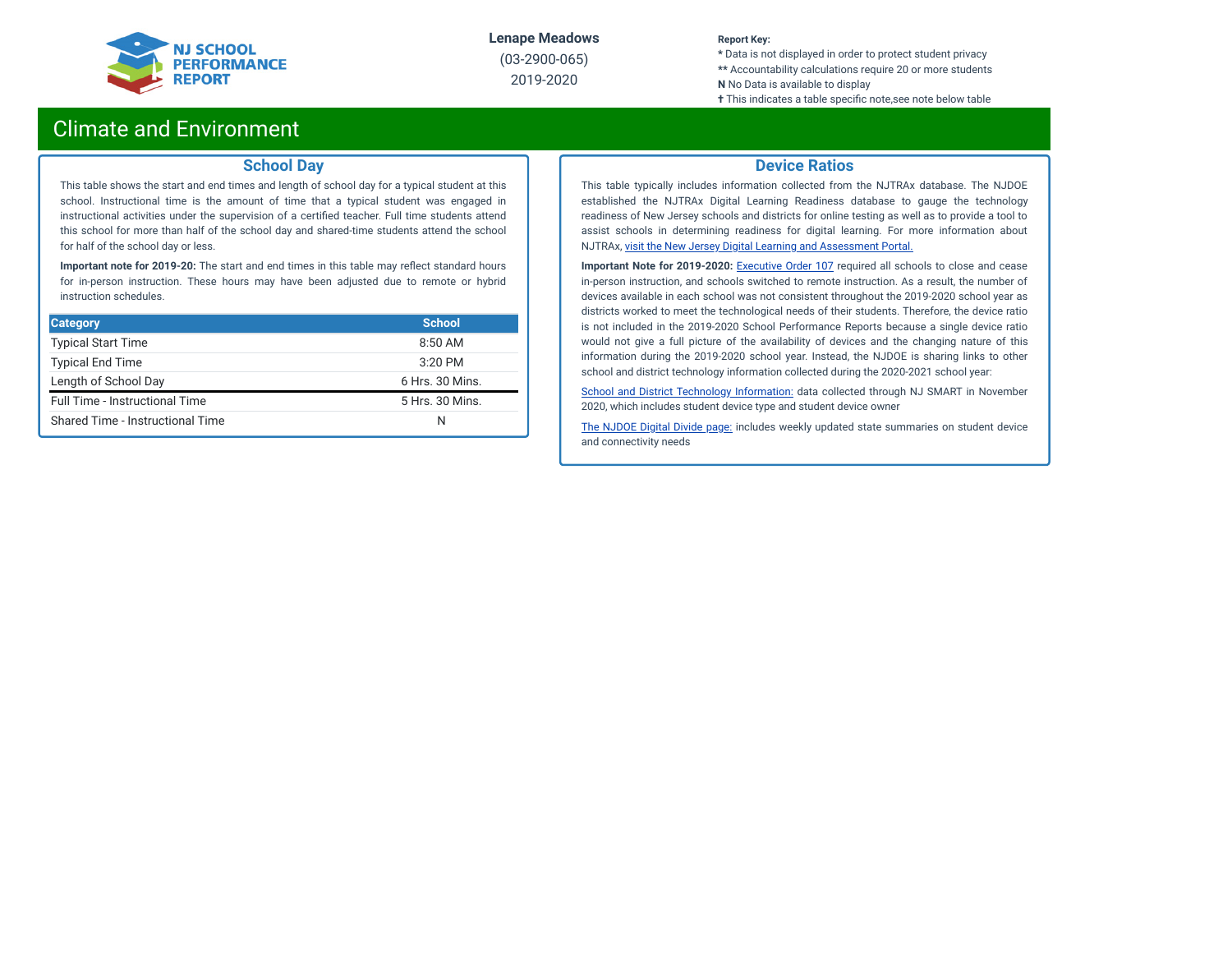

(03-2900-065) 2019-2020

#### **Report Key:**

**\*** Data is not displayed in order to protect student privacy **\*\*** Accountability calculations require 20 or more students **N** No Data is available to display **†** This indicates a table specific note, see note below table

# **Staff**

Staff data reflects teachers and administrators reported by districts at the beginning of the school year.

#### **Key terms for staff data:**

#### **Teachers:** All classroom teachers

Administrators: Principals, assistant principals, supervisors, coordinators, directors, and other central-office administrators, as well as superintendents and other district-level administrators Experience: Experience is based on information submitted by districts on all their staff members. For purposes of this report, the ESSA Educator Equity and federal reporting requirements, NJDOE has defined teachers as "inexperienced" if they have fewer than four years of prior experience in a given district. The tables below report on "experienced" teachers and administrators for federal reporting purposes. Out-of-Field: A teacher is labeled "out-of-field" if they are potentially teaching outsdie their area of certification. This could occur if the teacher cannot be found in the NJDOE's certification system, if their job code does not match their certification, of if the teacher has an expired certificate.

### **Teachers – Experience**

This table shows information about the experience of teachers assigned to this school and across the state. No teachers in New Jersey are teaching under emergency or provisional credentials as defined the United States Department of Education. The number of out-of-field teachers is the number of teachers who are potentially teaching outside of their area of certification.

|                                                                              | <b>Teachers Teachers</b> |         |  |
|------------------------------------------------------------------------------|--------------------------|---------|--|
| <b>Category</b>                                                              | in School in State       |         |  |
| <b>Total Number of teachers</b>                                              | 33                       | 119,170 |  |
| Average years experience in<br>public schools                                | 15.4                     | 12.3    |  |
| Average years experience in<br>district                                      | 12.3                     | 11.0    |  |
| Percentage of Teachers with 4 or<br>more years experience in the<br>district | 78.8%                    | 75.8%   |  |
| Number of out-of-field teachers                                              |                          | 2.276   |  |

### **Administrators – Experience (District Level)**

This table shows information about the experience of administrators assigned to this district and across the state.

| <b>Category</b>                                                                    | Admin. Admin.<br>in<br><b>District</b> | in<br><b>State</b> |
|------------------------------------------------------------------------------------|----------------------------------------|--------------------|
|                                                                                    |                                        |                    |
| Total Number of administrators                                                     | 28                                     | 9.574              |
| Average years experience in public<br>schools                                      | 19.4                                   | 16.2               |
| Average years experience in district                                               | 8.4                                    | 12.3               |
| Percentage of Administrators with 4<br>or more years experience in the<br>district | 57.1%                                  | 77.9%              |

### **Student and Staff Ratios**

This table shows ratios of students and staff members in the school and district. Ratios for librarians, nurses, counselors, and child study team members are only reported at the district level because many staff in these jobs are assigned only to the district and not to individual schools.

| <b>Ratio</b>                                       | <b>School</b><br><b>Ratio</b> | <b>District</b><br><b>Ratio</b> |
|----------------------------------------------------|-------------------------------|---------------------------------|
| <b>Students to Teachers</b>                        | 11:1                          | 10:1                            |
| Students to Administrators                         | 180:1                         | 102:1                           |
| Teachers to Administrators                         | 17:1                          | 10:1                            |
| Students to Librarians/Media<br><b>Specialists</b> |                               | 475:1                           |
| <b>Students to Nurses</b>                          |                               | 1424:1                          |
| Students to Counselors                             |                               | 356:1                           |
| Students to Child Study Team<br><b>Members</b>     |                               | 203:1                           |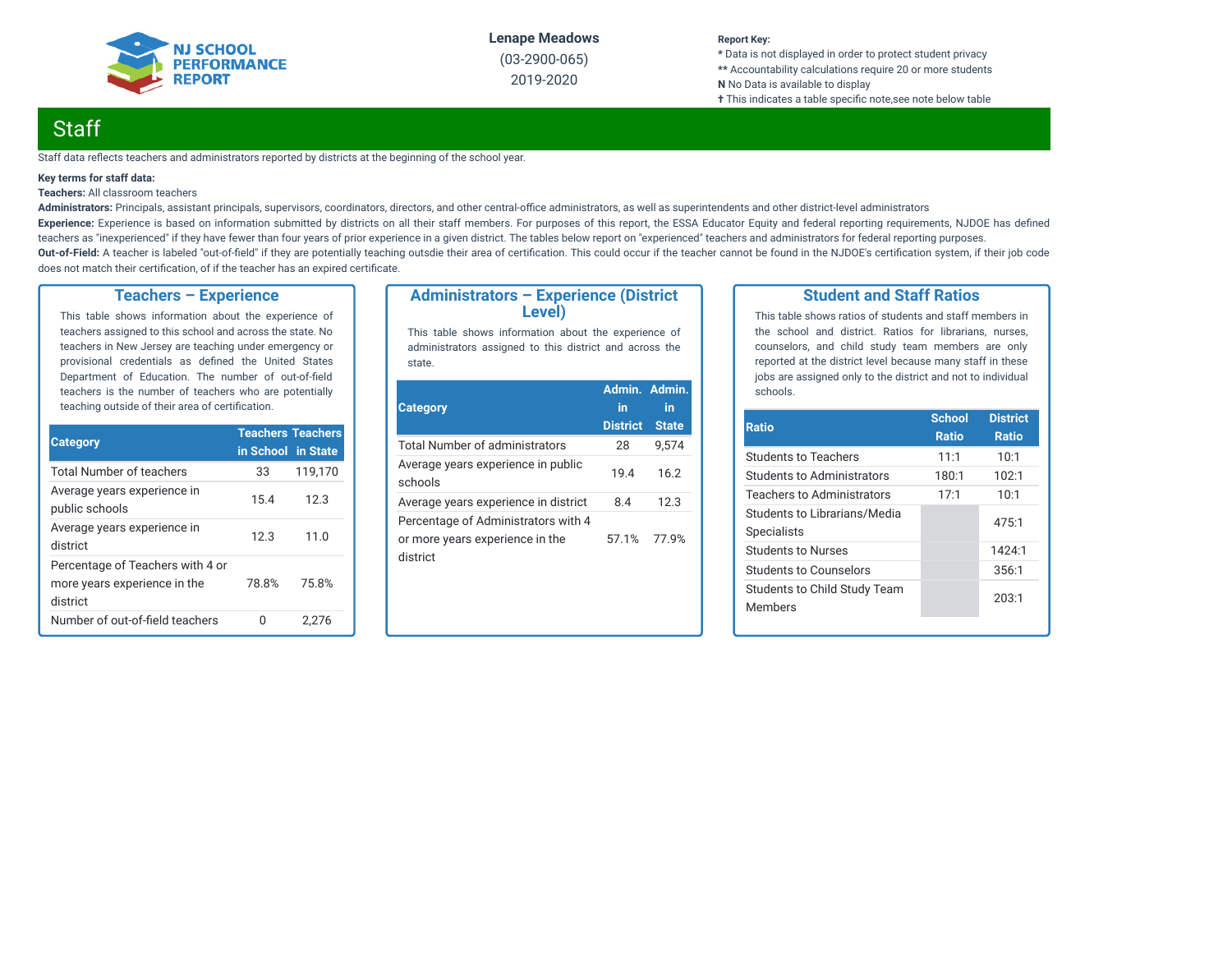

(03-2900-065) 2019-2020

#### **Report Key:**

**\*** Data is not displayed in order to protect student privacy **\*\*** Accountability calculations require 20 or more students **N** No Data is available to display **†** This indicates a table specific note, see note below table

# Staff

Staff data reflects teachers and administrators reported by districts at the beginning of the school year.

#### **Key terms for staff data:**

#### **Teachers:** All classroom teachers

Administrators: Principals, assistant principals, supervisors, coordinators, directors, and other central-office administrators, as well as superintendents and other district-level administrators Experience: Experience is based on information submitted by districts on all their staff members. For purposes of this report, the ESSA Educator Equity and federal reporting requirements, NJDOE has defined teachers as "inexperienced" if they have fewer than four years of prior experience in a given district. The tables below report on "experienced" teachers and administrators for federal reporting purposes. Out-of-Field: A teacher is labeled "out-of-field" if they are potentially teaching outsdie their area of certification. This could occur if the teacher cannot be found in the NJDOE's certification system, if their job code does not match their certification, of if the teacher has an expired certificate.

### **Teachers and Administrators – Demographics**

This table compares the percentage of students, teachers, and administrators by gender and by racial and ethnic group. Note that 2019-20 is the first year that data was collected for nonbinary/undesignated gender and, as a result, the 2019-20 data may not be a true representation of the student or staff population. Additionally, to protect student privacy, gender percentages for 2019-20 are rounded to the nearest 0.5.

| <b>Category</b>                     | <b>Students in School</b> | <b>Teachers in School</b> | <b>Administrators in School</b> | <b>Students in State</b> | <b>Teachers in State</b> | <b>Administrators in State</b> |
|-------------------------------------|---------------------------|---------------------------|---------------------------------|--------------------------|--------------------------|--------------------------------|
| Female                              | 47.0%                     | 97.0%                     | 100.0%                          | 48.5%                    | 77.0%                    | 55.5%                          |
| Male                                | 53.0%                     | 3.0%                      | 0.0%                            | 51.5%                    | 23.0%                    | 44.5%                          |
| Non-Binary/Undesignated Gender      | 1%                        | 1%                        | 1%                              | 1%                       | 1%                       | 1%                             |
| White                               | 51.8%                     | 97.0%                     | 50.0%                           | 41.4%                    | 83.2%                    | 77.0%                          |
| Hispanic                            | 17.0%                     | 0.0%                      | 0.0%                            | 30.5%                    | 7.6%                     | 7.4%                           |
| <b>Black or African American</b>    | 3.1%                      | 3.0%                      | 50.0%                           | 15.1%                    | 6.6%                     | 14.1%                          |
| Asian                               | 18.7%                     | 0.0%                      | 0.0%                            | 10.2%                    | 2.1%                     | 1.2%                           |
| American Indian or Alaska Native    | 0.6%                      | 0.0%                      | 0.0%                            | 0.1%                     | 0.1%                     | 0.1%                           |
| Native Hawaiian or Pacific Islander | 0.3%                      | 0.0%                      | 0.0%                            | 0.2%                     | 0.1%                     | 0.1%                           |
| Two or More Races                   | 8.6%                      | 0.0%                      | 0.0%                            | 2.4%                     | 0.2%                     | 0.2%                           |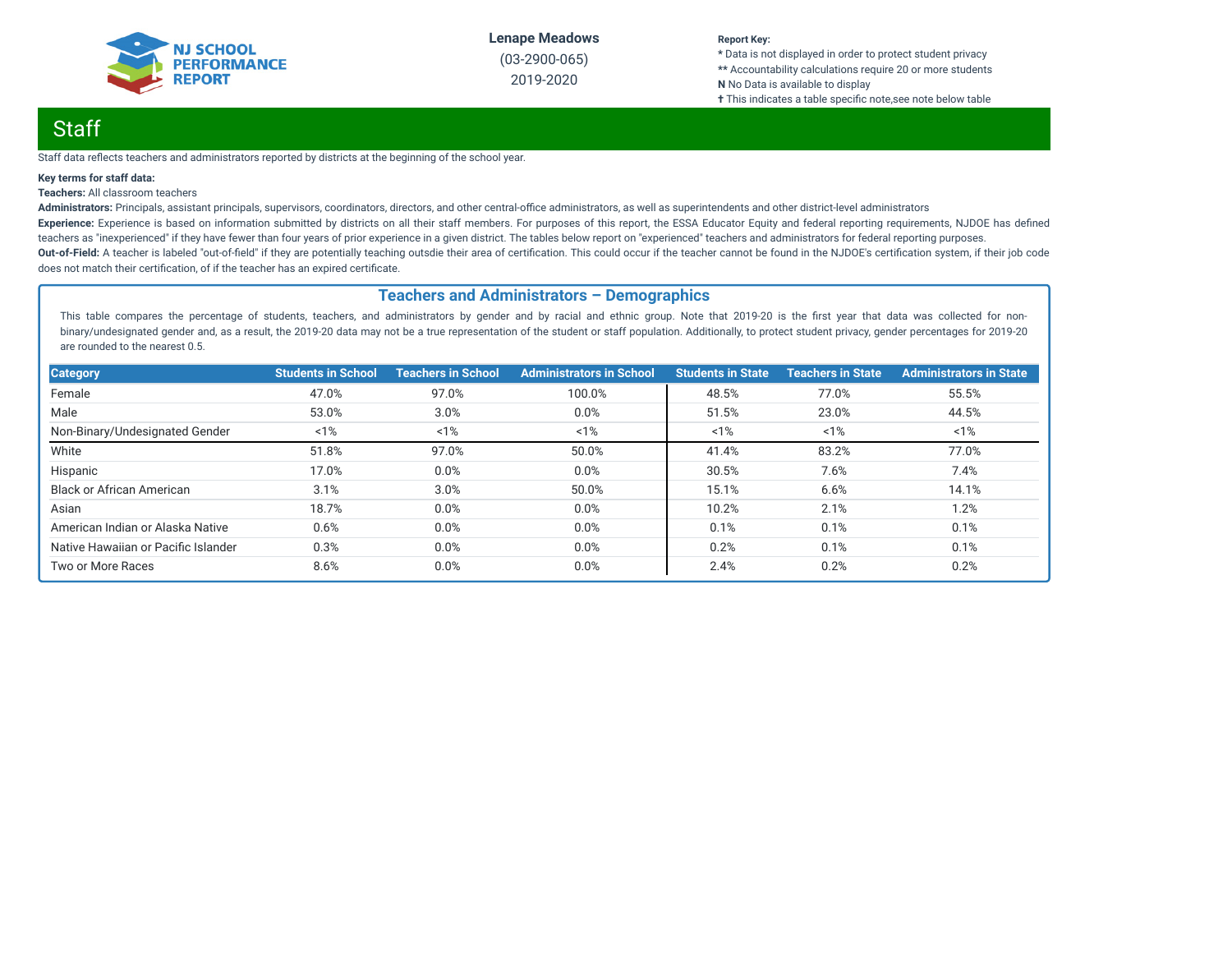

(03-2900-065) 2019-2020

### **Report Key:**

**\*** Data is not displayed in order to protect student privacy **\*\*** Accountability calculations require 20 or more students **N** No Data is available to display **†** This indicates a table specific note, see note below table

# **Staff**

Staff data reflects teachers and administrators reported by districts at the beginning of the school year.

#### **Key terms for staff data:**

**Teachers:** All classroom teachers

Administrators: Principals, assistant principals, supervisors, coordinators, directors, and other central-office administrators, as well as superintendents and other district-level administrators Experience: Experience is based on information submitted by districts on all their staff members. For purposes of this report, the ESSA Educator Equity and federal reporting requirements, NJDOE has defined teachers as "inexperienced" if they have fewer than four years of prior experience in a given district. The tables below report on "experienced" teachers and administrators for federal reporting purposes. Out-of-Field: A teacher is labeled "out-of-field" if they are potentially teaching outsdie their area of certification. This could occur if the teacher cannot be found in the NJDOE's certification system, if their job code does not match their certification, of if the teacher has an expired certificate.

### **Teachers and Administrators - Level of Education**

This chart shows the highest level of education attained by teachers and administrators. The Bachelor's category may include other degrees/certificates such as a Specialist's degree. Administrators are required to have a Master's degree or higher.



### **Teachers and Administrators - One-Year Retention (District Level)**

This table shows the percentage of teachers and administrators assigned to this district in 2018-19 that were still assigned to this district in 2019-20. Staff who were not retained may have changed districts or no longer work for the state (including retirements).

| Job Type                                      | <b>District</b> | <b>State</b> |
|-----------------------------------------------|-----------------|--------------|
| 2018-19 Teachers: Same district 2019-20       | 89.1%           | 90.7%        |
| 2018-19 Administrators: Same district 2019-20 | 88.9%           | 87.8%        |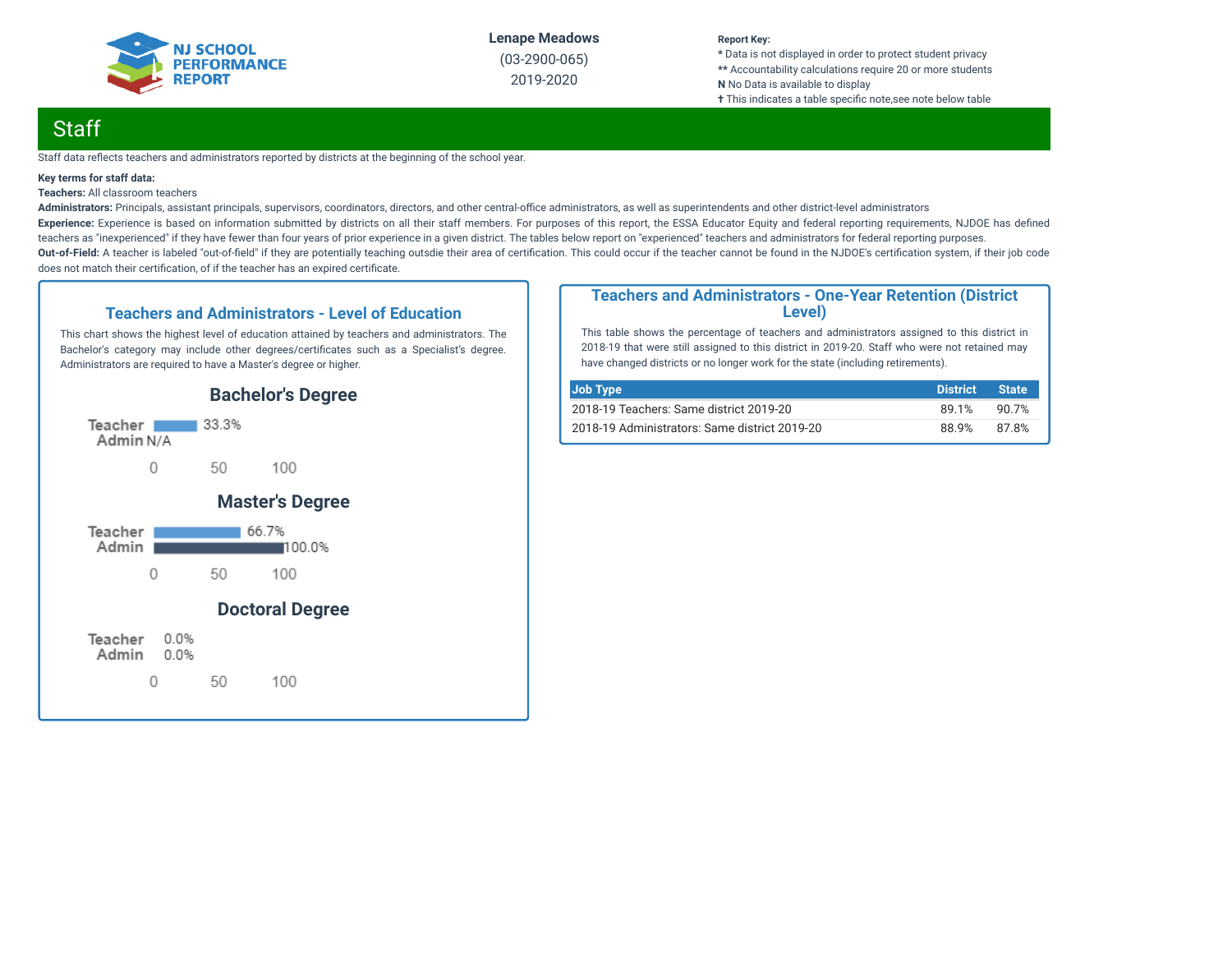

(03-2900-065) 2019-2020

#### **Report Key:**

**\*** Data is not displayed in order to protect student privacy **\*\*** Accountability calculations require 20 or more students **N** No Data is available to display

**†** This indicates a table specific note,see note below table

# Per-Pupil Expenditures

### **Per-Pupil Expenditures by Source**

The link below produces a table summarizing the most recently available expenses for regular and special education students taught at schools in the district. The amounts shown include expenditures for instruction, support services, administration, operations and maintenance, and extra-curricular activities.

For more information regarding this table please refer to the guidance for school level reporting, which is available on the NJDOE webpage ESSA School Level Reporting [Information](https://www.nj.gov/education/finance/fp/af/essa.shtml). More in-depth information about district and charter school spending can be found in the User [Friendly](https://www.nj.gov/education/finance/fp/ufb/) Budget and the [Comprehensive](https://www.nj.gov/education/finance/fp/cafr/search/) Annual Financial Report (CAFR) and Auditor Management Reports (AMRs).

Please be aware that the total district expenditures represented in these reports are taken from audited district financial data, but the subsequent allocation of these resources to specific schools is not audited or otherwise verified by the New Jersey Department of Education. If you have specific questions about the assignment (or lack of assignment) of school-level amounts, please contact the district for additional information.

### [Link to District Summary of 2019-20 School-Level Per Pupil Expenditures by Source](https://homeroom4.doe.state.nj.us/audsum/PpeReport?&did=2900&fileformat=html&reportname=PERFORMREPORT&fy=20)

An option to download all [school-level](https://homeroom4.doe.state.nj.us/audsum/PpeReport?&did=9999&fileformat=html&reportname=PERFORMREPORT&fy=20) summaries by district in one spreadsheet is also available. However, because districts have flexibility in how certain costs are allocated to individual schools, school-level costs should not be compared between schools in different districts.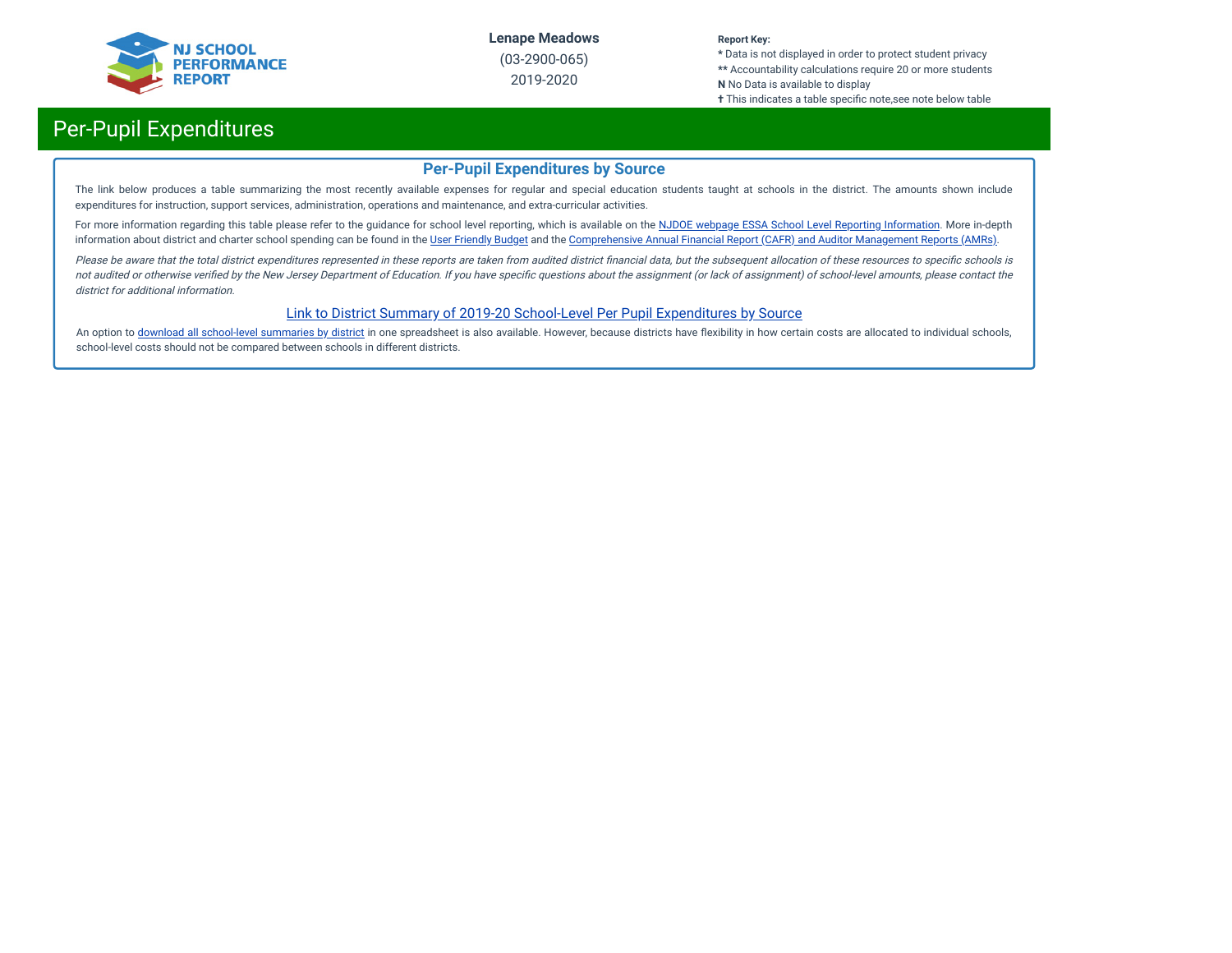

(03-2900-065) 2019-2020

#### **Report Key:**

**\*** Data is not displayed in order to protect student privacy **\*\*** Accountability calculations require 20 or more students **N** No Data is available to display

**†** This indicates a table specific note,see note below table

# Accountability

#### **New Jersey's Every Student Succeeds Act (ESSA) Accountability System**

New Jersey's school accountability system identifies schools that are in need of [comprehensive](https://www.nj.gov/education/ESSA/plan/plan.pdf) and targeted support as required by the Every Student Succeeds Act (ESSA). Based on New Jersey's approved ESSA state plan, NJDOE will identify schools in the following four federal categories every three years:

- **Comprehensive Support and Improvement (CSI): Overall Low Performing:**
	- Schools with a summative score in the bottom 5% of Title I schools.
- **Comprehensive Support and Improvement (CSI): Low Graduation Rate:**
- High schools with a four-year graduation rate of 67% or less
- **Additional Targeted Support and Improvement: Low Performing Student Group (ATSI):**
	- Schools with one or more student group with a summative score that would be in the bottom 5% of Title I schools
- **Comprehensive Support and Improvement (CSI): Chronically Low Performing:**
	- o Title I schools identified as Additional Targeted Support and Improvement; Low Performing Student Group (ATSI) that are identified for three or more consecutive years, i.e. ATSI schools that do not meet exit criteria.
	- The NJDOE has not yet identified schools in this category as no ATSI schools have been in status for three or more years.

Annually, NJDOE will identify schools in the following federal category:

- **Targeted Support and Improvement: Consistently Underperforming Student Group (TSI):**
	- Schools with one or more students group that missed annual targets or standards for all indicators for two years in a row

For purposes of ESSA accountability, only schools and student groups with data for 20 or more students are included in calculations.

For more information about New Jersey's [accountability](https://www.state.nj.us/education/title1/accountability/progress/19/2018-19%20Statewide%20Progress%20toward%20Long-Term%20Goals.pdf) system, how indicator and summative scores were calculated, how federal accountability status is determined, and statewide progress toward long-term goals, see these [accountability](https://www.state.nj.us/education/title1/accountability/progress/20) resources.

Important Note for 2019-2020: Due to the COVID-19 pandemic, New Jersey received a waiver from the United States [Department](https://www.nj.gov/education/covid19/news/docs/Accountability%20and%20School%20Identification,%20and%20Reporting%20Requirement%20Waiver%20Word.pdf) of Education (USED) in March 2020 to waive statewide assessment, accountability, and reporting requirements in the Elementary and Secondary Education Act (ESEA) for the 2019-2020 school year. This removes the requirement to:

- Calculate indicator scores and summative scores for the 2019-2020 school year;
- Measure progress toward long-term goals and measures of interim progress for accountability indicators for the 2019-2020 school year; and
- Identify schools for comprehensive and targeted support and improvement during the 2020-2021 school year (based on 2019-2020 data).

As a result of the March 2020 waiver, any school that was identified for comprehensive or targeted support and improvement during the 2019-2020 school year for support during the 2020-2021 school year will retain the same status for the 2021-2022 school year and continue to receive support and interventions from the NJDOE.

For the categories that are identified every three years, the last identification occurred in the 2018-2019 school year (based on 2017-2018 data) and the next identification was scheduled for the 2021-2022 school year (based on 2020-2021 data). Due to the COVID-19 pandemic and associated federal waivers, New Jersey has submitted a proposed addendum to New Jersey's consolidated state plan to delay the next identification until the 2022-2023 school year (based on 2021-2022 data) and also delay the exit of all currently identified schools to align with the next identification.

For the annual identification of schools for Targeted Support and Improvement: Consistently Underperforming Student Group, no schools will be identified during the 2020-2021 school year as a result of the March 2020 waiver. New Jersey has submitted a request to USED to waive the next identification in the 2021-2022 school year due to the lack of two consecutive years of data.

Because these requests to adjust exit dates are dependent on approval by USED, exit dates are not included in the 2019-2020 reports. Updated exit dates will be shared directly with districts when they are finalized. Check the [accountability](https://www.state.nj.us/education/title1/accountability/progress/20) resources page for current information.

The 2019-2020 Accountability Indicator Scores and Summative Ratings and Accountability Summary by Student Group tables will not be included in the report for 2019-2020 as these tables include indicator scores, summative scores, and progress toward long-term goals and those measures were waived under the March 2020 waiver.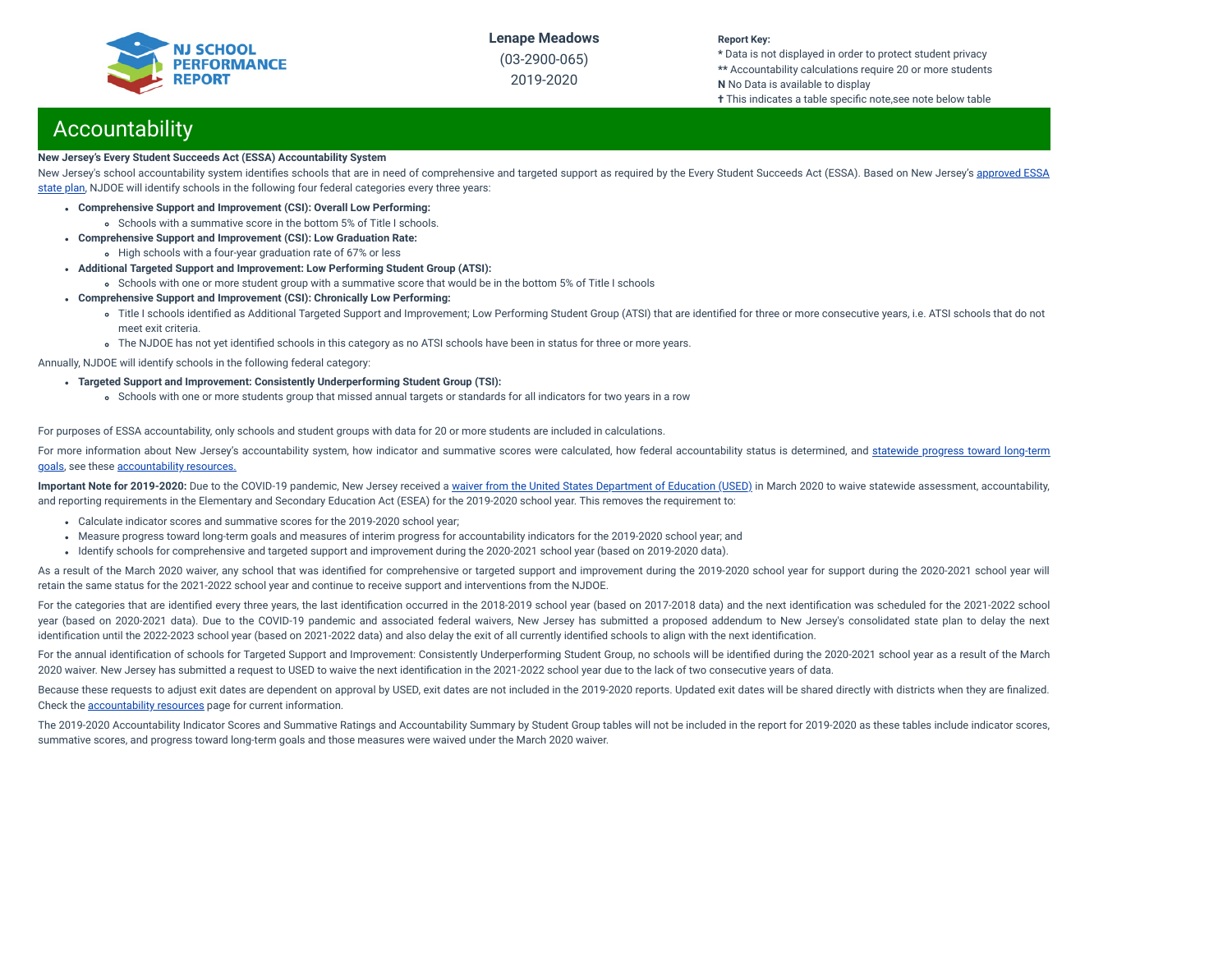

(03-2900-065) 2019-2020

#### **Report Key:**

**\*** Data is not displayed in order to protect student privacy **\*\*** Accountability calculations require 20 or more students **N** No Data is available to display

**†** This indicates a table specific note, see note below table

# Accountability

### **ESSA Accountability Status**

The table below provides the school's federal school status for the 2021-22 school year, the category (or reason) for identification, the year the school is eligible to exit status, and, if applicable, the student groups identified for support. For additional information, the **NJDOE ESSA [Accountability](https://www.state.nj.us/education/title1/accountability/progress/20/) webpage** includes a list of all schools requiring [comprehensive](https://www.state.nj.us/education/title1/accountability/progress/19/CAP%20Comprehensive_Targeted_Schools.xlsx) or targeted support and improvement with the amount of School Improvement Aid (SIA) funds received and information on exit [criteria](https://www.state.nj.us/education/title1/accountability/progress/20/ESSAExitCriteriaDocument.pdf) for identified schools.

| Status for 2021-22 School Year                                   | Not in Status |
|------------------------------------------------------------------|---------------|
| Category of Identification                                       | n/a           |
| <b>Year Eligible to Exit Status</b>                              | n/a           |
| <b>Student Group Status: White</b>                               |               |
| <b>Student Group Status: Hispanic</b>                            |               |
| <b>Student Group Status: Black or African American</b>           |               |
| Student Group Status: Asian, Pacific Islander, Native Hawaiian   |               |
| Student Group Status: American Indian or Alaska Native           |               |
| <b>Student Group Status: Two or More Races</b>                   |               |
| <b>Student Group Status: Economically Disadvantaged Students</b> |               |
| <b>Student Group Status: Students with Disabilities</b>          |               |
| <b>Student Group Status: English Learners</b>                    |               |

 $\dagger$  This flag is used if a school is identified for Comprehensive Support and Improvement, but one or more student groups met criteria for Targeted Support and Improvement.

### **ESSA Accountability Progress**

The table below shows performance on each of New Jersey's ESSA accountability indicators for the last three years. ELA and Math Proficiency represent the percentage of students that met or exceeded expectations on statewide assessments (NJSLA/PARCC or DLM). ELA and Math Growth represent the median student growth percentile. Four- and five-year graduation rates represent the adjusted cohort graduation rates. Progress toward English Language Proficiency, which was first available in 2017-18, shows the percentage of English Learners that demonstrated the expected amount of growth on the ACCESS for ELLs 2.0 Assessment for English Language proficiency. Chronic absenteeism represents the percentage of students that were absent for 10% or more of the days enrolled during the school year.

| <b>ESSA Acountability Indicator</b>             | $2017 -$<br>18 | $2018 -$<br>19 | 2019-<br>20 |
|-------------------------------------------------|----------------|----------------|-------------|
| <b>ELA Proficiency</b>                          | 76.7%          | 71.8%          |             |
| <b>Math Proficiency</b>                         | 72.3%          | 72.9%          |             |
| <b>ELA Growth</b>                               | N              | N              |             |
| Math Growth                                     | N              | N              |             |
| 4-Year Graduation Rate+                         | N              | N              | N           |
| 5-Year Graduation Rate+                         | N              | N              | N           |
| Progress toward English Language<br>Proficiency | 64.3%          | 56.5%          |             |
| Chronic Absenteeism                             | 10.9%          | 5.9%           |             |
|                                                 |                |                |             |

† This table shows the most recent graduation rate for reference, but accountability calculations for a given year use the prior year's graduation rate.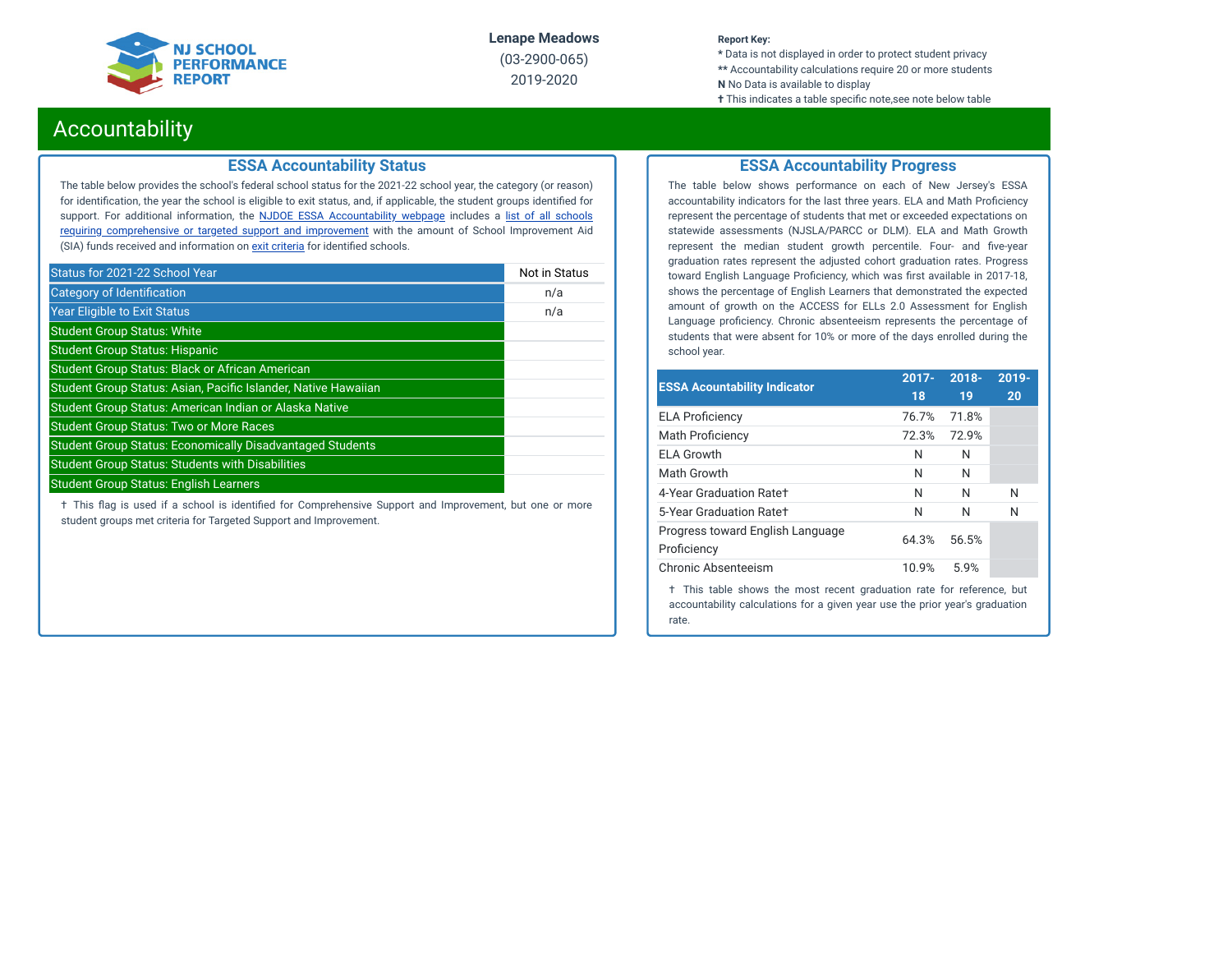

(03-2900-065) 2019-2020

### **Report Key:**

**\*** Data is not displayed in order to protect student privacy **\*\*** Accountability calculations require 20 or more students **N** No Data is available to display

**†** This indicates a table specific note, see note below table

# Narrative

This section allows schools and districts to share highlights, achievements, and other important information about programs, activities, and services that are offered in their own words. If there are questions about the information provided in the narrative section, please contact the school or district directly.





their educational and career potential in safe, high quality facilities, led by well-trained and dedicated administrators, teachers and support staff. The culture of Lenape Meadows is not just that of academic excellence, but one of caring, showing kindness to one another, loving, and acceptance. Each year we focus our attention to a theme which drives our conversations with students; this year our theme is Stronger Together!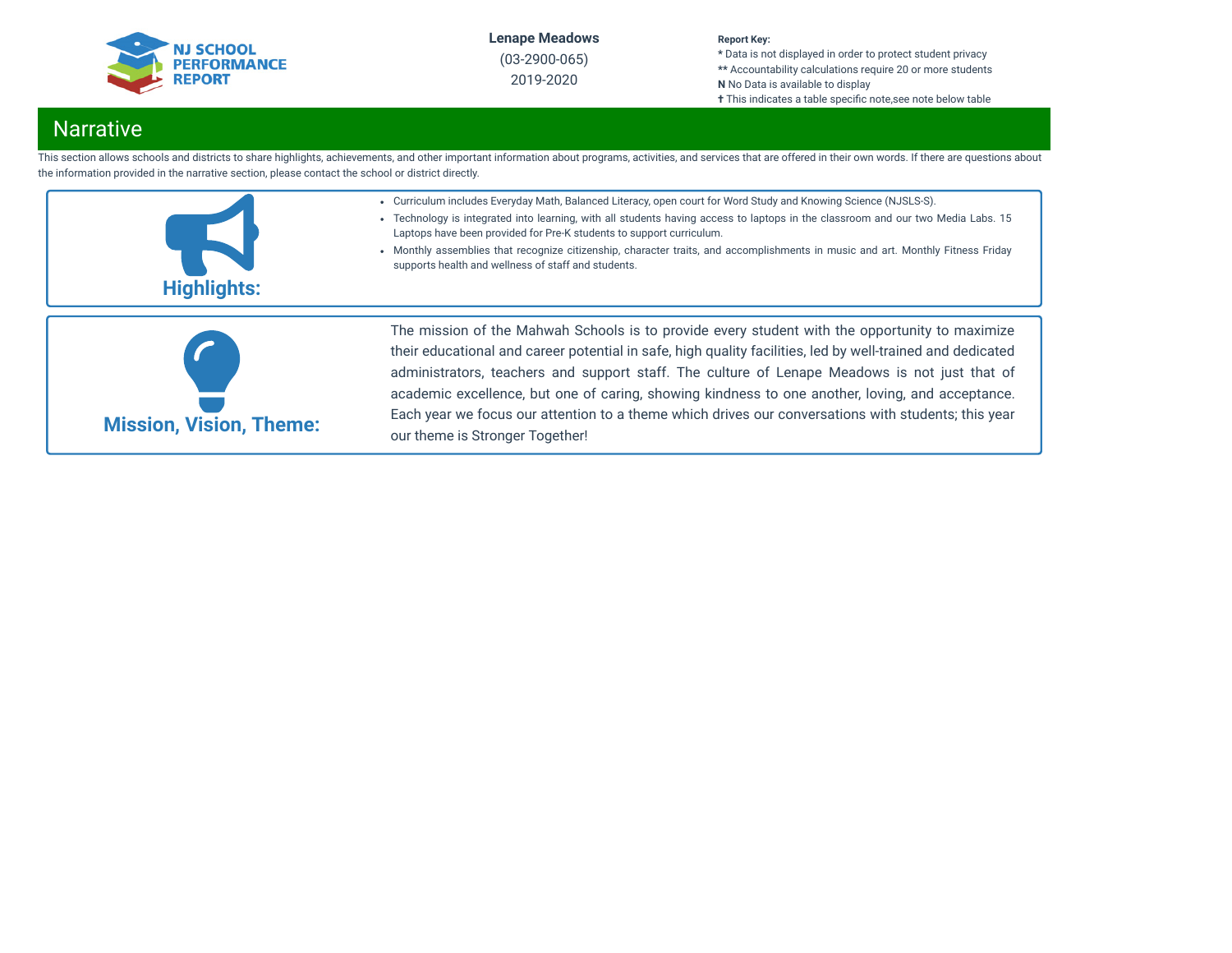

2019-2020

#### **Report Key:**

**\*** Data is not displayed in order to protect student privacy **\*\*** Accountability calculations require 20 or more students **N** No Data is available to display **†** This indicates a table specific note, see note below table

# **Narrative**

This section allows schools and districts to share highlights, achievements, and other important information about programs, activities, and services that are offered in their own words. If there are questions about the information provided in the narrative section, please contact the school or district directly.



Our reading and writing programs, based on the Columbia University Teachers College Workshop model, emphasize just right books, author study, and writing in multiple genres. Our mathematics program emphasizes problem-solving and the development of higher-level thinking skills. Our students experience 3-dimensional learning through hands-on science and STEAM activities and explore themes and primary source documents in social studies. We offer PE, Art, Music, Library, Coding and Spanish.



The Wyckoff YMCA run morning and after care programs in our schools. We also open our doors to STACK basketball programs. Intermediate girls volleyball, Mahwah Rec basketball, and scout groups run by Boy/Girl Scouts of America.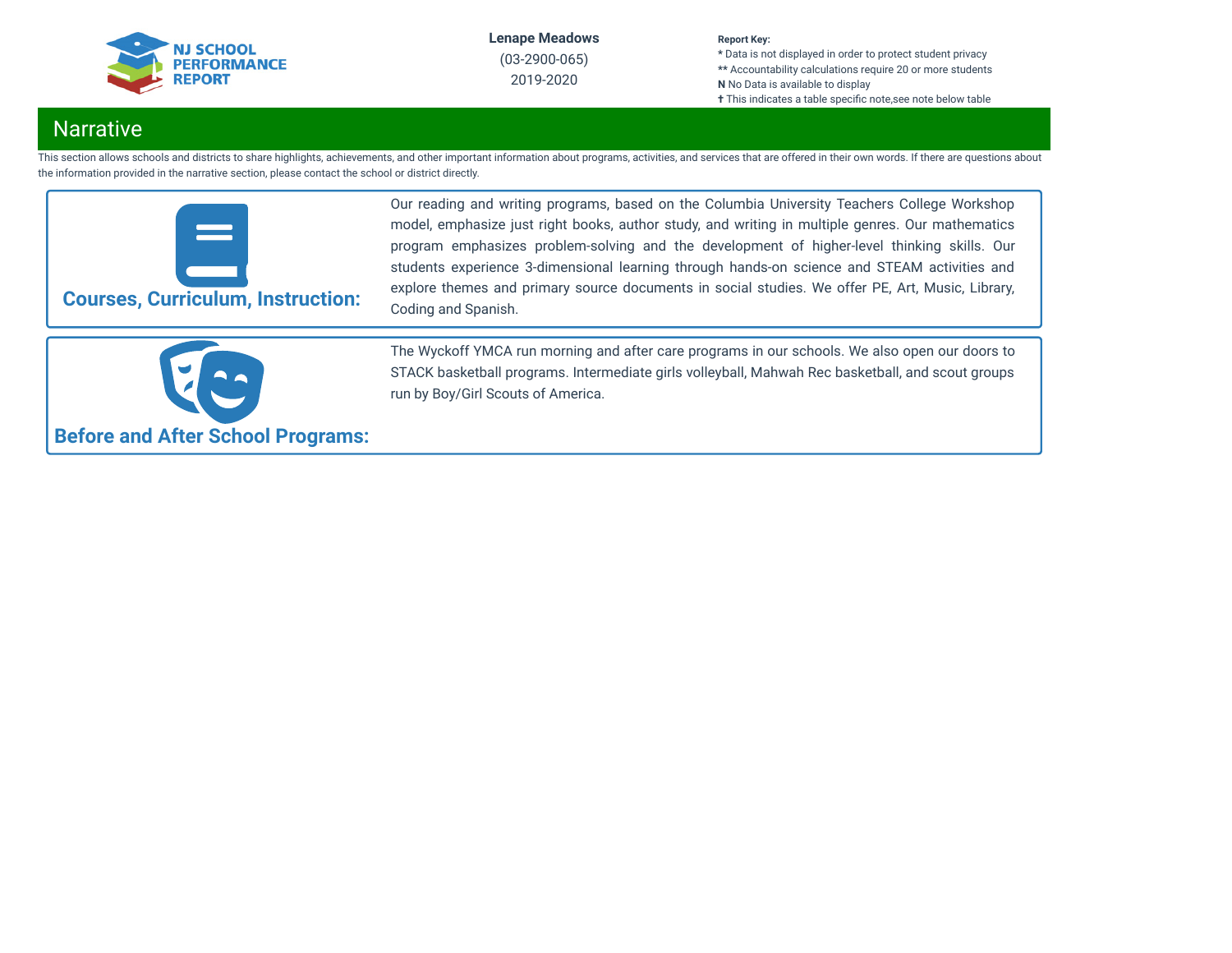

## 2019-2020

### **Report Key:**

**\*** Data is not displayed in order to protect student privacy **\*\*** Accountability calculations require 20 or more students **N** No Data is available to display **†** This indicates a table specific note,see note below table

# **Narrative**

This section allows schools and districts to share highlights, achievements, and other important information about programs, activities, and services that are offered in their own words. If there are questions about the information provided in the narrative section, please contact the school or district directly.



Mahwah is committed to providing professional development that improves teaching craft and student learning outcomes. We offer in-house PD opportunities on varied topics and offer Professional Development Academies, including our Mahwah Thunderbird Academy focusing on technology, where teachers have a chance to lead workshops. Teachers also participate in monthly grade-level meetings which focus on reviewing and analyzing curriculum and student work as well as participating in book studies and turn-keying of information gathered in various professional development. Self -Directed Professional Learning Communities one time per month. Through their PLCs, teachers do action research in their classrooms, develop lesson plans together, and analyze student work to assist in driving their instruction.



We have classes 5 days a week for ELL students. We offer general ed and resource room settings through special education. Students are offered OT/PT, speech, and behavioral therapies, if applicable. We have 504 and health plans in place that support our students. We offer support in reading, multi-sensory reading, and math, and have I&RS plans in place to assist general education students, as needed. Tutoring services are available to all students during their lunch time. All teachers are certified in the corresponding specialized area.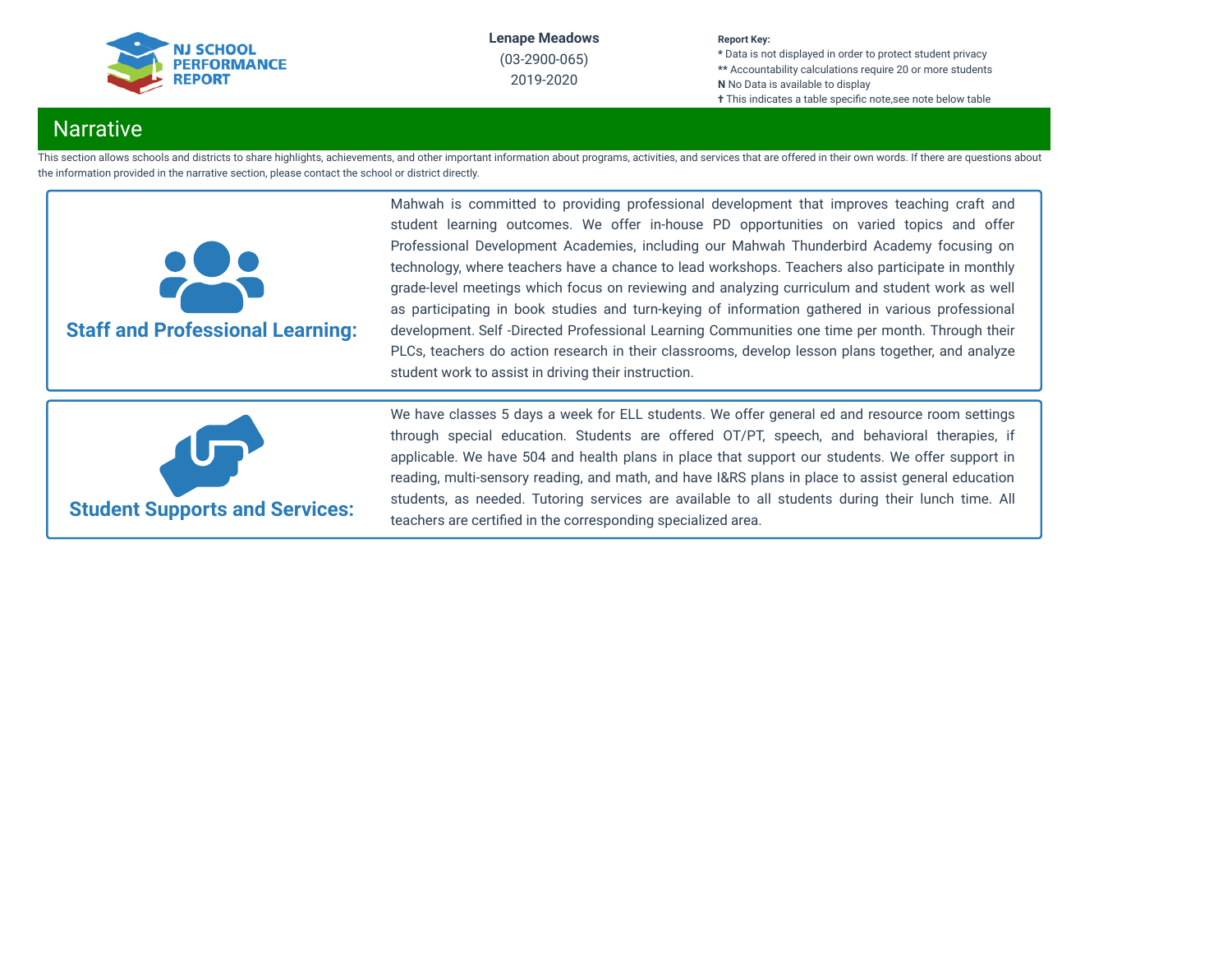

#### **Report Key:**

**\*** Data is not displayed in order to protect student privacy **\*\*** Accountability calculations require 20 or more students **N** No Data is available to display **†** This indicates a table specific note, see note below table

# **Narrative**

This section allows schools and districts to share highlights, achievements, and other important information about programs, activities, and services that are offered in their own words. If there are questions about the information provided in the narrative section, please contact the school or district directly.



All students participate in 2 PE classes per week and have 30 minutes of recess per day. Our PE/Health teachers implement a health curriculum focused on wellness practices, and students learn how to keep themselves fit and strong. Pomptonian Food service offers a balanced and nutritious menu and ensures that the food complies with all state and government mandates. Specialized menus are available for students that have specific allergies or food restrictions.



**Parent and Community Involvement:**

Parents are an integral part of Lenape Meadows. Our HSO has 26 committees that sponsor numerous events to raise money for assemblies, field trips, Science and Field Day, all of which provide school-wide enrichment. Our HSO meets monthly and work collaboratively with administrators. They run two book fairs a year and our Walk-A-Thon. Our teachers seek mini-grants to fund innovative curricular projects through the Mahwah Schools Foundation, a volunteer group of parents and community members, who, supported by local businesses and fund-raising efforts, have donated over a million dollars to the Mahwah schools.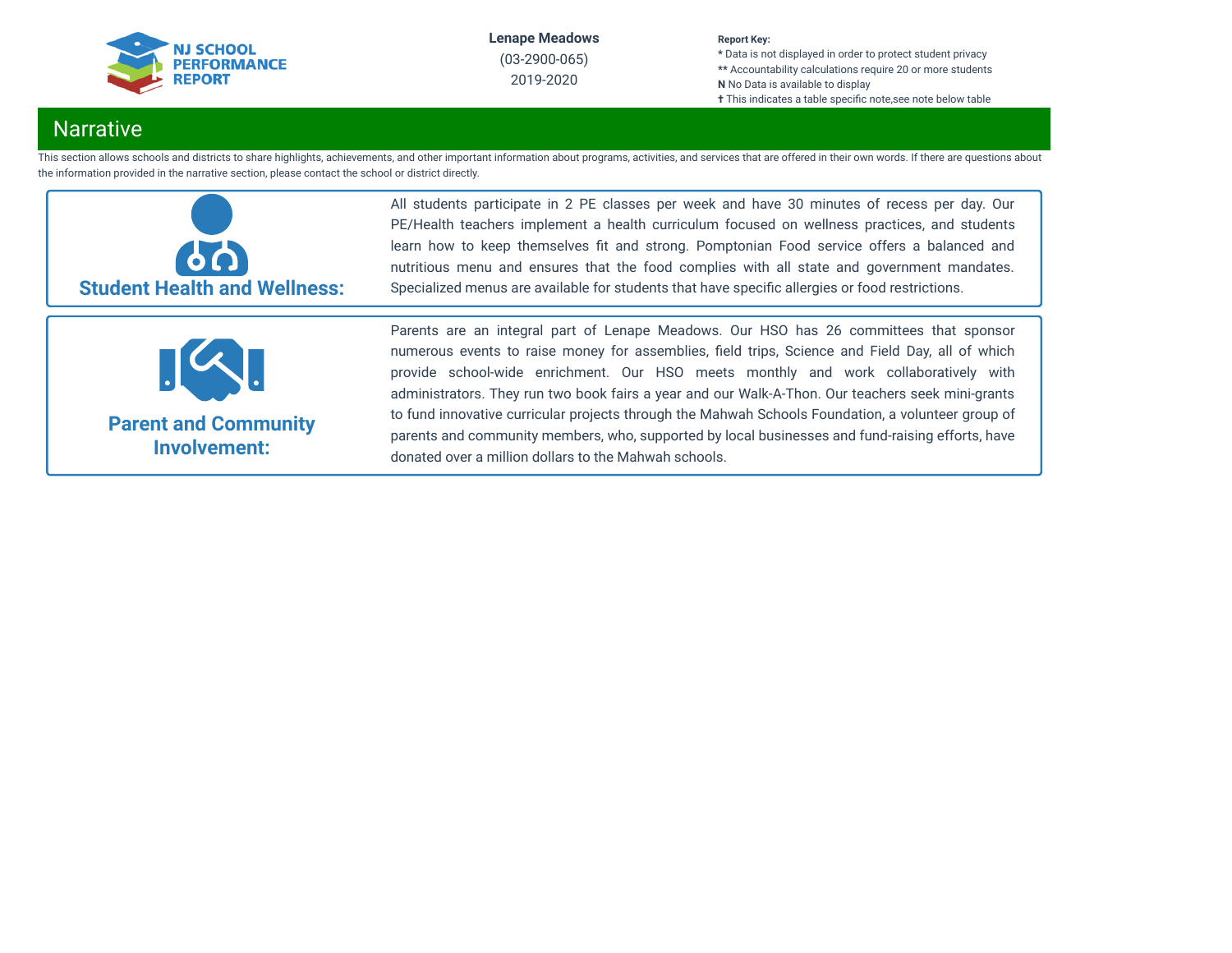

2019-2020

#### **Report Key:**

**\*** Data is not displayed in order to protect student privacy **\*\*** Accountability calculations require 20 or more students **N** No Data is available to display **†** This indicates a table specific note, see note below table

# Narrative

This section allows schools and districts to share highlights, achievements, and other important information about programs, activities, and services that are offered in their own words. If there are questions about the information provided in the narrative section, please contact the school or district directly.



Our school building was built in 2002. The entire school building has central air-conditioning. The central air-conditioning system was updated in 2019. There are continual updates made to the doors, windows, security systems, boilers, floors, and more to ensure that our school is safe, up-todate, and functions at its full capacity.



Lenape Meadows works collaboratively with the district to make sure that all safety measures are in place. Two drills a month are held in the school and drills are reviewed throughout the year with the staff. A safety presentation is provided to all staff members in the beginning of the year by our Police Department and our school safety team meets twice a year to stay updated on the proper practices and procedures.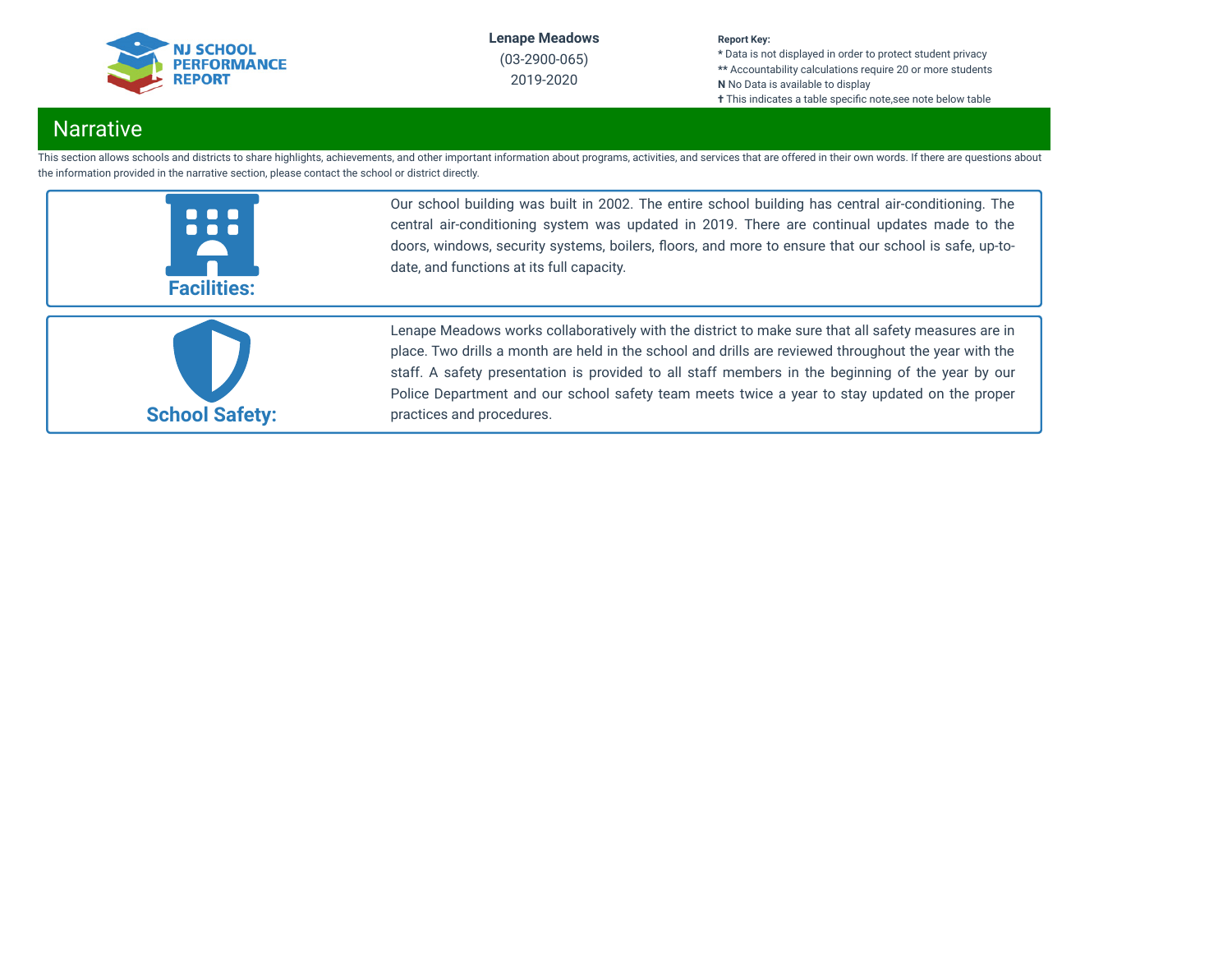

#### **Report Key:**

**\*** Data is not displayed in order to protect student privacy **\*\*** Accountability calculations require 20 or more students **N** No Data is available to display **†** This indicates a table specific note, see note below table

# **Narrative**

This section allows schools and districts to share highlights, achievements, and other important information about programs, activities, and services that are offered in their own words. If there are questions about the information provided in the narrative section, please contact the school or district directly.



Technology is incorporated into all areas of the curriculum. 2nd and 3rd grade students utilize Google classroom in school/home. Assignments are completed individually & with partners. Students utilize on-line programs to support learning and differentiate instruction, including IXL, RAZ Kids, Connect Ed, Math Fact Monster, Kahoot, BrainPop, BrainPop Jr. BookFlix, and NewsELA. Teachers utilize Remind App to support communication with parents/guardians. Technology standards are supported within the curriculum and Media classes which exposes students to creating word documents and Excel spreadsheets. Monthly coding classes are held in our STEAM room and have students use coding applications, Ozobots, coding robots, and cubelets. These activities are geared to learning programming, build mastery in sequencing skills, counting, problem solving, logical/critical thinking. Classrooms are equipped with Promethean Boards & teachers use ActivInspire to support their lessons.



Lenape Meadows has half-day Pre-K programs for both special education students and Title 1 students. We have both morning and afternoon sessions. Our Pre-K utilizes The Creative Curriculum and participates in all school activities.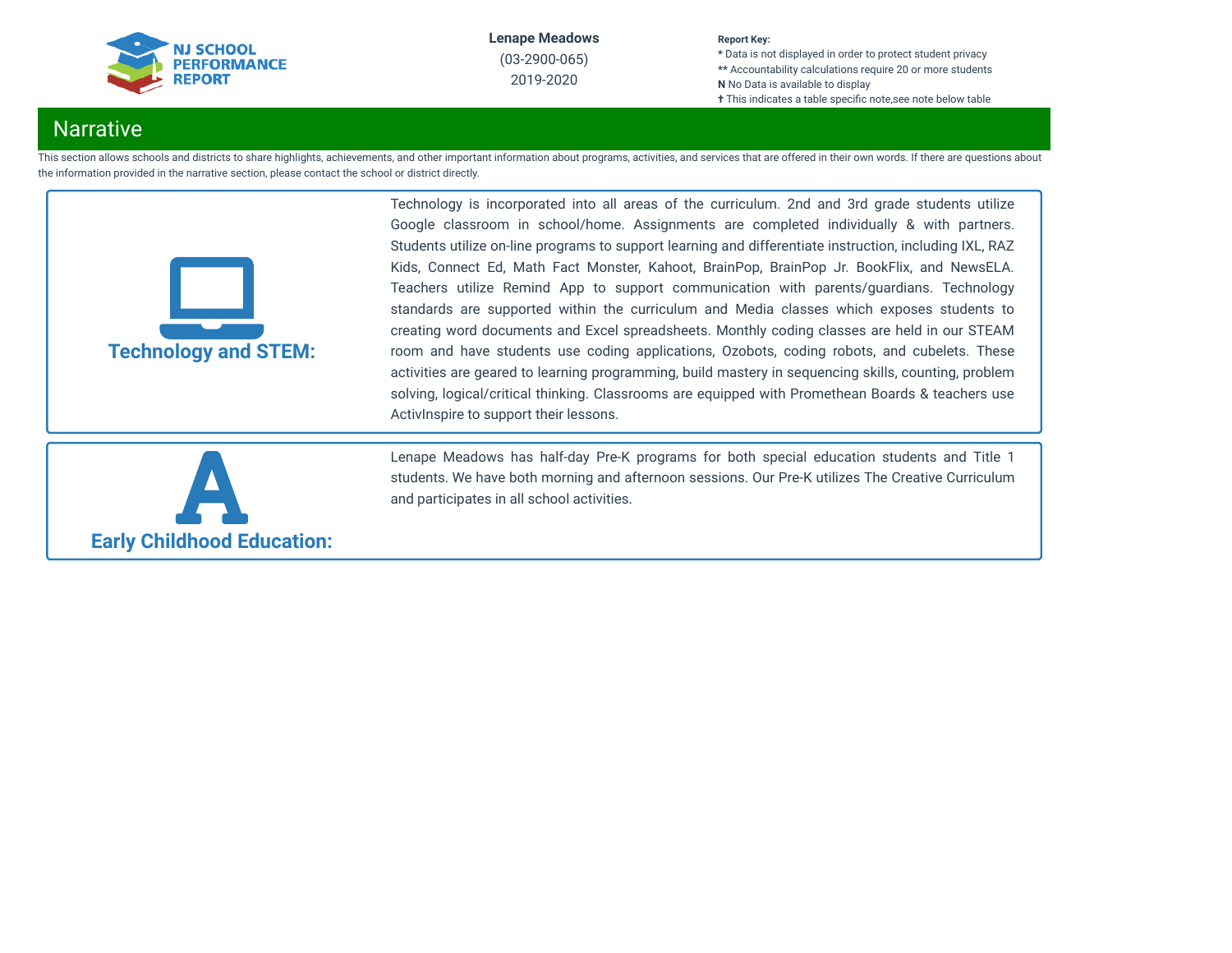

2019-2020

#### **Report Key:**

**\*** Data is not displayed in order to protect student privacy **\*\*** Accountability calculations require 20 or more students **N** No Data is available to display **†** This indicates a table specific note, see note below table

# **Narrative**

This section allows schools and districts to share highlights, achievements, and other important information about programs, activities, and services that are offered in their own words. If there are questions about the information provided in the narrative section, please contact the school or district directly.



To adapt to COVID learning requirements, we implemented a daily morning meeting to build our community and support our character education program. Our homeroom teachers created work slide presentations that took students through all the subject areas with taped recorded minilessons daily in reading, writing, math, and word study. Students across the District were also provided specials daily through pre-recorded videos and had the opportunity to participate in virtual assemblies provided by our HSO. Students used different online platforms to enhance their learning and students were also given the opportunity to meet with our specialist if needed.